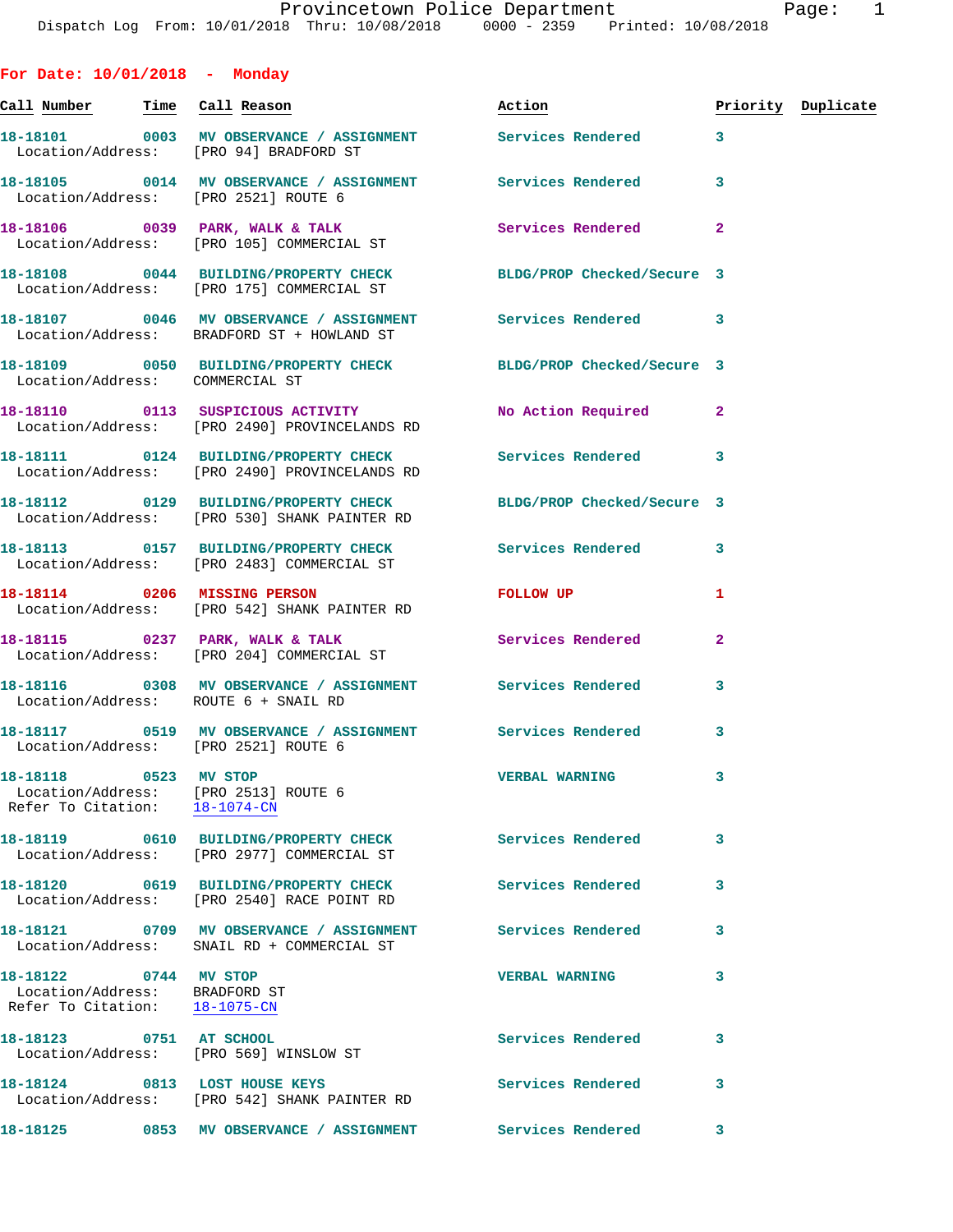|                                                                                                | Provincetown Police Department                                                                                  |                            |                |
|------------------------------------------------------------------------------------------------|-----------------------------------------------------------------------------------------------------------------|----------------------------|----------------|
|                                                                                                | Dispatch Log From: 10/01/2018 Thru: 10/08/2018 0000 - 2359 Printed: 10/08/2018                                  |                            |                |
| Location/Address: SNAIL RD + ROUTE 6                                                           |                                                                                                                 |                            |                |
| Location/Address: [PRO 3773] CREEK RD                                                          | 18-18127 0931 SERVICE CALL - POLICE                                                                             | Services Rendered          | 3              |
|                                                                                                | 18-18128 1020 BUILDING/PROPERTY CHECK<br>Location/Address: [PRO 106] COMMERCIAL ST                              | Services Rendered          | 3              |
|                                                                                                | 18-18130 1021 LOST WALLET<br>Location/Address: [PRO 542] SHANK PAINTER RD                                       | Services Rendered          | 3              |
|                                                                                                | 18-18129 1028 MV OBSERVANCE / ASSIGNMENT Services Rendered<br>Location/Address: [PRO 444] HIGH POLE HILL        |                            | 3              |
| 18-18131 1034 LOST WALLET                                                                      | Location/Address: [PRO 542] SHANK PAINTER RD                                                                    | Services Rendered          | 3              |
|                                                                                                | 18-18132 1114 PARK, WALK & TALK<br>Location: [PRO 3431] LOPES SQUARE                                            | Services Rendered          | $\overline{2}$ |
| Location/Address: ROUTE 6                                                                      | 18-18133 1159 MV OBSERVANCE / ASSIGNMENT No Action Required                                                     |                            | 3              |
|                                                                                                | 18-18134 1209 MEDICAL EMERGENCY<br>Location/Address: [PRO 272] COMMERCIAL ST                                    | Transported to Hospital    | 1              |
|                                                                                                | 18-18136 1331 MV OBSERVANCE / ASSIGNMENT No Action Required<br>Location/Address: BRADFORD ST + STANDISH ST      |                            | 3              |
| 18-18137 1350 MV STOP<br>Refer To Citation: T1244428                                           | Location/Address: [PRO 105] COMMERCIAL ST                                                                       | Citation / Warning Issue 3 |                |
| Refer To Accident: 18-120-AC                                                                   | 18-18138 1353 MV HIT & RUN<br>Location/Address: [PRO 1830] BRADFORD ST                                          | Investigated               | $\overline{2}$ |
|                                                                                                | 18-18139 1400 MEDICAL EMERGENCY<br>Location/Address: [PRO 2251] COMMERCIAL ST                                   | Transported to Hospital 1  |                |
| 18-18142 1501 MEDICAL EMERGENCY                                                                | Location/Address: [PRO 1837] COMMERCIAL ST                                                                      | Transported to Hospital 1  |                |
|                                                                                                | 18-18141 1504 SERVICE CALL - POLICE 2012 Services Rendered<br>Location/Address: [PRO 569] WINSLOW ST            |                            | 3              |
|                                                                                                | 18-18144 1600 MV OBSERVANCE / ASSIGNMENT Services Rendered<br>Location/Address: [PRO 3430] COMMERCIAL ST        |                            | 3              |
|                                                                                                | 18-18145 1639 PARK, WALK & TALK<br>Location/Address: [PRO 105] COMMERCIAL ST                                    | Services Rendered          | $\mathbf{2}$   |
|                                                                                                | 18-18146  1702 ASSIST DEPARTMENT / MUTUAL AID Services Rendered<br>Location/Address: [PRO 3259] MACMILLAN WHARF |                            | 3              |
|                                                                                                | 18-18147 1746 MEDICAL EMERGENCY<br>Location/Address: [PRO 221] COMMERCIAL ST                                    | <b>Services Rendered</b>   | 1              |
| 18-18148 1848 MV STOP<br>Location/Address: [PRO 2479] ROUTE 6<br>Refer To Citation: 18-1076-CN |                                                                                                                 | <b>VERBAL WARNING</b>      | 3              |
|                                                                                                | 18-18149 1908 MEDICAL EMERGENCY<br>Location/Address: [PRO 105] COMMERCIAL ST                                    | Transported to Hospital 1  |                |
|                                                                                                | 18-18150 1920 COMPLAINT - GENERAL<br>Location/Address: [PRO 300] COMMERCIAL ST                                  | Services Rendered          | 3              |
|                                                                                                | 18-18151 1940 LOST PROPERTY<br>Location: [PRO 3431] LOPES SQUARE                                                | Services Rendered          | 3              |

Page: 2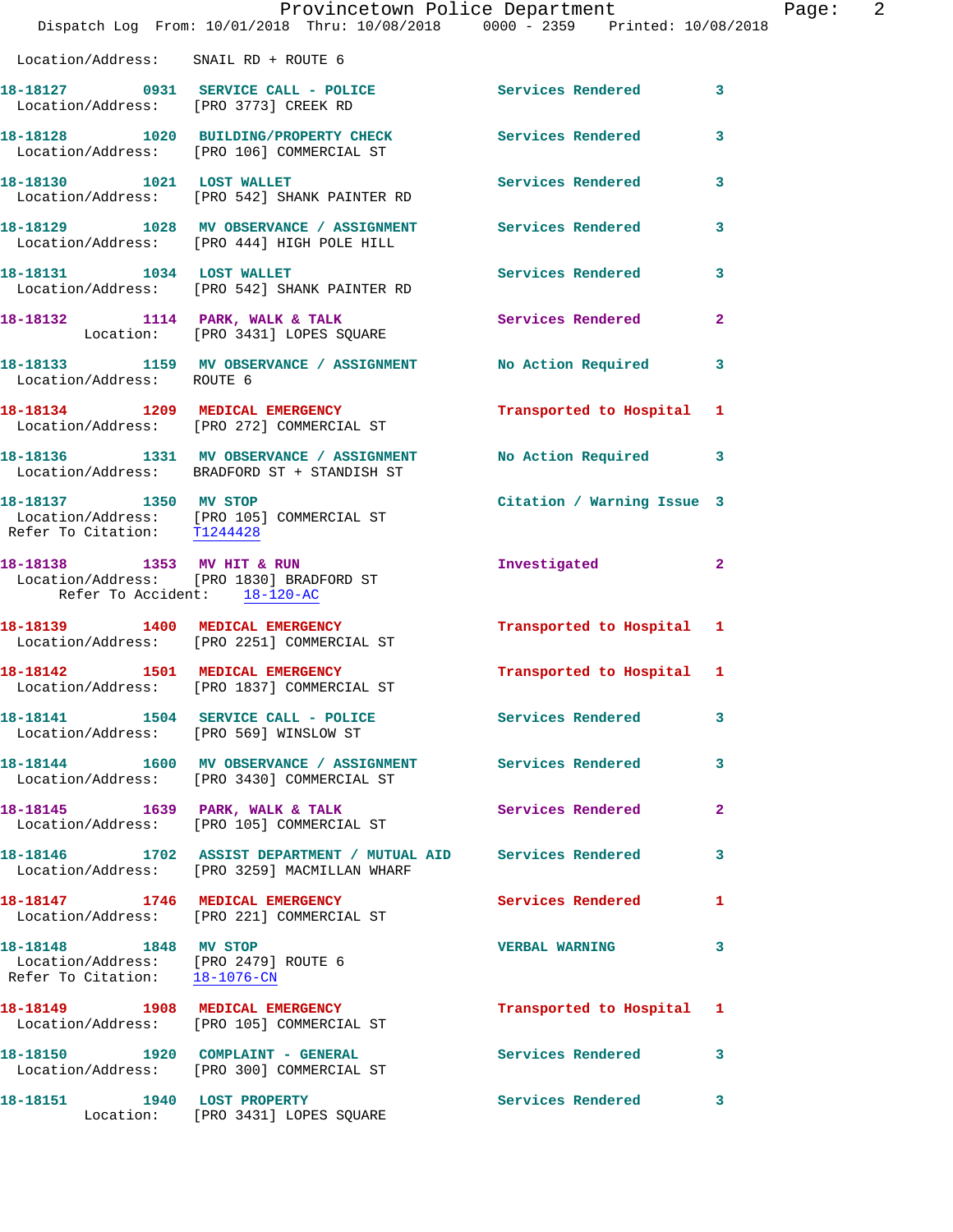|                                      | Provincetown Police Department                                                                                        |                          |                | Page: 3 |  |
|--------------------------------------|-----------------------------------------------------------------------------------------------------------------------|--------------------------|----------------|---------|--|
|                                      | Dispatch Log From: 10/01/2018 Thru: 10/08/2018 0000 - 2359 Printed: 10/08/2018                                        |                          |                |         |  |
|                                      | 18-18152 2005 BUILDING/PROPERTY CHECK BLDG/PROP Checked/Secure 3<br>Location/Address: [PRO 3256] COMMERCIAL ST        |                          |                |         |  |
|                                      | 18-18154 2330 BUILDING/PROPERTY CHECK Services Rendered 3<br>Location/Address: [PRO 692] AUNT SUKEYS WAY              |                          |                |         |  |
|                                      | 18-18155 2344 BUILDING/PROPERTY CHECK Services Rendered 3<br>Location/Address: [PRO 3259] MACMILLAN WHARF             |                          |                |         |  |
|                                      | 18-18156  2356 MV OBSERVANCE / ASSIGNMENT Services Rendered 3<br>Location/Address: JEROME SMITH RD + SHANK PAINTER RD |                          |                |         |  |
| For Date: $10/02/2018$ - Tuesday     |                                                                                                                       |                          |                |         |  |
|                                      | 18-18157 0023 MV OBSERVANCE / ASSIGNMENT Services Rendered 3<br>Location/Address: [PRO 3430] COMMERCIAL ST            |                          |                |         |  |
|                                      | 18-18158 0037 BUILDING/PROPERTY CHECK BLDG/PROP Checked/Secure 3<br>Location/Address: [PRO 1778] SHANK PAINTER RD     |                          |                |         |  |
|                                      | 18-18159 0041 BAR CHECK<br>Location/Address: [PRO 399] COMMERCIAL ST                                                  | Services Rendered 2      |                |         |  |
|                                      | 18-18160 0045 BUILDING/PROPERTY CHECK Services Rendered 3<br>Location/Address: [PRO 2483] COMMERCIAL ST               |                          |                |         |  |
|                                      | 18-18164 0050 BUILDING/PROPERTY CHECK Services Rendered 3<br>Location/Address: [PRO 2490] PROVINCELANDS RD            |                          |                |         |  |
|                                      | 18-18161 0052 SUSPICIOUS ACTIVITY VERBAL WARNING<br>Location/Address: [PRO 2490] PROVINCELANDS RD                     |                          | $\overline{2}$ |         |  |
|                                      | 18-18163 0118 MV OBSERVANCE / ASSIGNMENT Services Rendered<br>Location/Address: BRADFORD ST + HOWLAND ST              |                          | 3              |         |  |
|                                      | 18-18162  0119 MV OBSERVANCE / ASSIGNMENT Services Rendered 3<br>Location/Address: [PRO 94] BRADFORD ST               |                          |                |         |  |
|                                      | 18-18165 0139 BUILDING/PROPERTY CHECK Services Rendered 3<br>Location/Address: [PRO 444] HIGH POLE HILL               |                          |                |         |  |
|                                      | 18-18166 0154 BUILDING/PROPERTY CHECK<br>Location/Address: [PRO 564] BAYBERRY AVE                                     | Services Rendered 3      |                |         |  |
|                                      | 18-18167 		 0203 BUILDING/PROPERTY CHECK Services Rendered<br>Location/Address: [PRO 2520] PRINCE ST                  |                          | $\mathbf{3}$   |         |  |
| Location/Address: [PRO 2521] ROUTE 6 | 18-18168 0213 MV OBSERVANCE / ASSIGNMENT Services Rendered 3                                                          |                          |                |         |  |
|                                      | 18-18169 0242 BUILDING/PROPERTY CHECK BLDG/PROP Checked/Secure 3<br>Location/Address: [PRO 530] SHANK PAINTER RD      |                          |                |         |  |
|                                      | 18-18214 0445 ASSIST CITIZEN<br>Location/Address: [PRO 539] SHANK PAINTER RD                                          | Services Rendered 3      |                |         |  |
| Location/Address: [PRO 2521] ROUTE 6 | 18-18170 0507 MV OBSERVANCE / ASSIGNMENT Services Rendered 3                                                          |                          |                |         |  |
|                                      | 18-18171 0553 MV OBSERVANCE / ASSIGNMENT Services Rendered 3<br>Location/Address: BRADFORD ST + HOWLAND ST            |                          |                |         |  |
|                                      | 18-18172 0556 FLIGHT COVERAGE<br>Location/Address: [PRO 516] RACE POINT RD                                            | <b>Services Rendered</b> | $\mathbf{3}$   |         |  |
|                                      | 18-18173 0725 SERVICE CALL - POLICE 3 Services Rendered 3<br>Location/Address: [PRO 516] RACE POINT RD                |                          |                |         |  |
| Location/Address: SNAIL RD           | 18-18174 0756 BUILDING/PROPERTY CHECK Services Rendered 3                                                             |                          |                |         |  |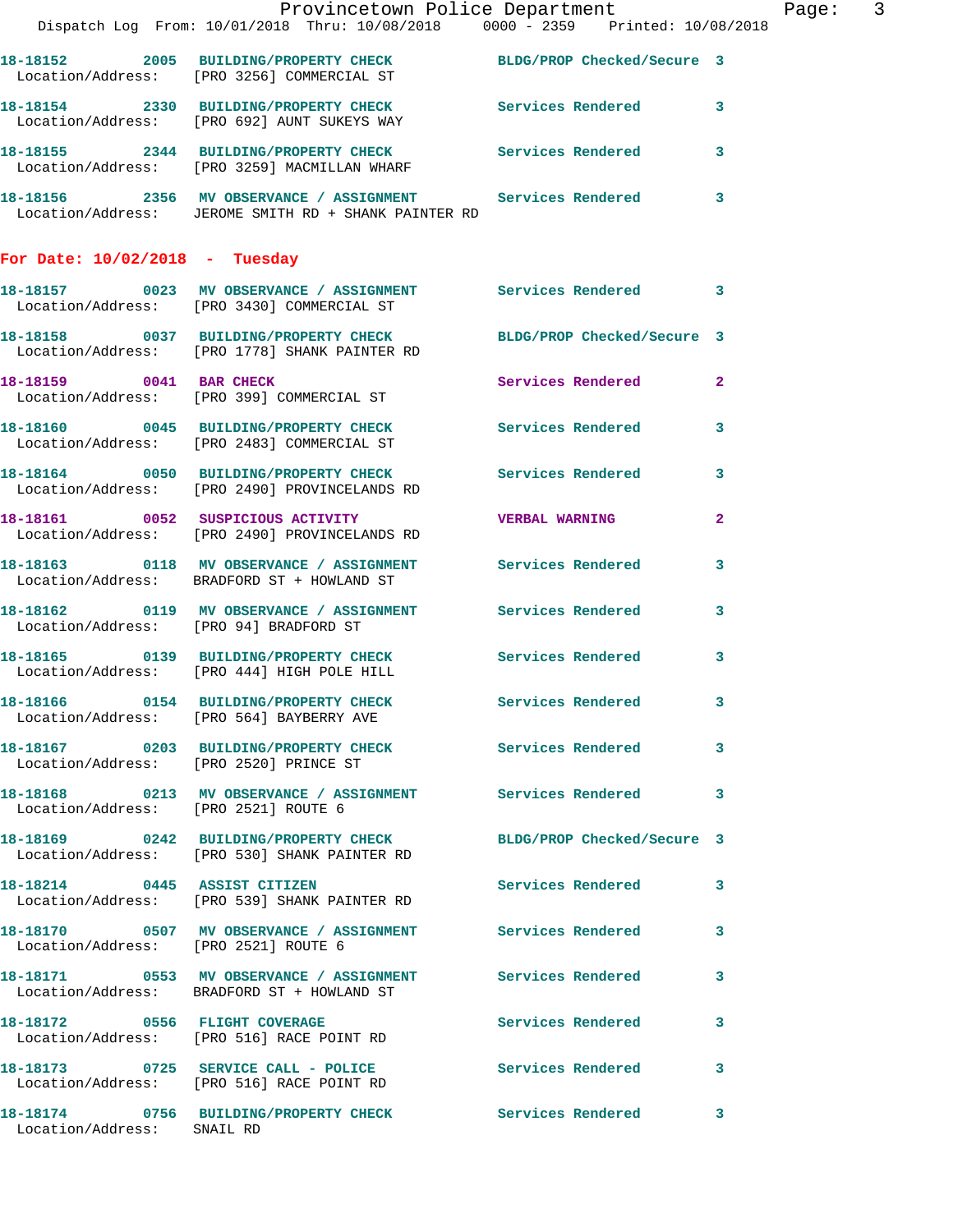|                                                                                                | 18-18175 0803 BUILDING/PROPERTY CHECK Services Rendered<br>Location/Address: [PRO 3259] MACMILLAN WHARF    |                            | 3              |
|------------------------------------------------------------------------------------------------|------------------------------------------------------------------------------------------------------------|----------------------------|----------------|
|                                                                                                | 18-18176 0817 BUILDING/PROPERTY CHECK<br>Location/Address: [PRO 2483] COMMERCIAL ST                        | <b>Services Rendered</b>   | 3              |
| Location/Address: [PRO 569] WINSLOW ST                                                         | 18-18178 0822 SERVICE CALL - POLICE                                                                        | <b>Services Rendered</b>   | 3              |
| Location/Address: ROUTE 6                                                                      | 18-18177 0823 MV OBSERVANCE / ASSIGNMENT No Action Required                                                |                            | 3              |
| 18-18179 0831 MV DISABLED                                                                      | Location/Address: BRADFORD ST + FRANKLIN ST                                                                | <b>Services Rendered</b>   | $\mathbf{2}$   |
|                                                                                                | 18-18181 0852 MV OBSERVANCE / ASSIGNMENT Services Rendered<br>Location/Address: [PRO 530] SHANK PAINTER RD |                            | 3              |
| 18-18182 0903 MV STOP<br>Location/Address: [PRO 3672] ROUTE 6<br>Refer To Citation: 18-1077-CN |                                                                                                            | <b>VERBAL WARNING</b>      | 3              |
|                                                                                                | 18-18185 0933 PARKING COMPLAINT<br>Location/Address: WINTHROP ST + BRADFORD ST                             | <b>GONE ON ARRIVAL</b>     | 3              |
|                                                                                                | 18-18187 1014 MV OBSERVANCE / ASSIGNMENT Services Rendered<br>Location/Address: [PRO 444] HIGH POLE HILL   |                            | 3              |
| 18-18189 1052 MV STOP                                                                          | Location/Address: SHANK PAINTER RD + JEROME SMITH RD<br>Refer To Citation: $18-1078$ -CN                   | <b>VERBAL WARNING</b>      | 3              |
|                                                                                                | 18-18190 1115 MEDICAL EMERGENCY<br>Location/Address: [PRO 440] HARRY KEMP WAY                              | <b>GONE ON ARRIVAL</b>     | $\mathbf{1}$   |
| 18-18192 1158 MV DISABLED                                                                      | Location/Address: [PRO 30] BRADFORD ST                                                                     | Services Rendered          | $\mathbf{2}$   |
|                                                                                                | 18-18193 1224 PARK, WALK & TALK<br>Location/Address: COMMERCIAL ST + STANDISH ST                           | Services Rendered          | $\mathbf{2}$   |
| 18-18194 1235 PARK, WALK & TALK<br>Location/Address: [PRO 2520] PRINCE ST                      |                                                                                                            | Services Rendered          | $\mathbf{2}$   |
| 18-18195 1322 MV DISABLED                                                                      | Location/Address: [PRO 3749] COMMERCIAL ST                                                                 | No Action Required         | $\mathbf{2}^-$ |
| 18-18196   1336   FOLLOW UP                                                                    | Location/Address: [PRO 1830] BRADFORD ST<br>Refer To Accident: 18-120-AC                                   | FOLLOW UP                  | $\overline{2}$ |
| 18-18197 1338 ASSIST CITIZEN                                                                   | Location/Address: [PRO 1546] COMMERCIAL ST                                                                 | Services Rendered          | 3              |
| 18-18198 1414 ANIMAL CALL<br>Location/Address: COOK ST                                         |                                                                                                            | <b>PATIENT REFUSAL</b>     | $\overline{2}$ |
|                                                                                                | 18-18199 1534 PARK, WALK & TALK<br>Location/Address: [PRO 105] COMMERCIAL ST                               | Services Rendered          | $\mathbf{2}$   |
| 18-18201 1601 MV COMPLAINT                                                                     | Location/Address: [PRO 3797] COMMERCIAL ST                                                                 | Services Rendered          | $\mathbf{2}$   |
|                                                                                                | 18-18200 1606 BUILDING/PROPERTY CHECK<br>Location/Address: [PRO 2206] PILGRIMS LANDING                     | BLDG/PROP Checked/Secure 3 |                |
| 18-18204   1644   ANIMAL CALL                                                                  | Location/Address: [PRO 542] SHANK PAINTER RD                                                               | Services Rendered          | $\mathbf{2}$   |
|                                                                                                | 18-18203 1652 MV OBSERVANCE / ASSIGNMENT Services Rendered 3                                               |                            |                |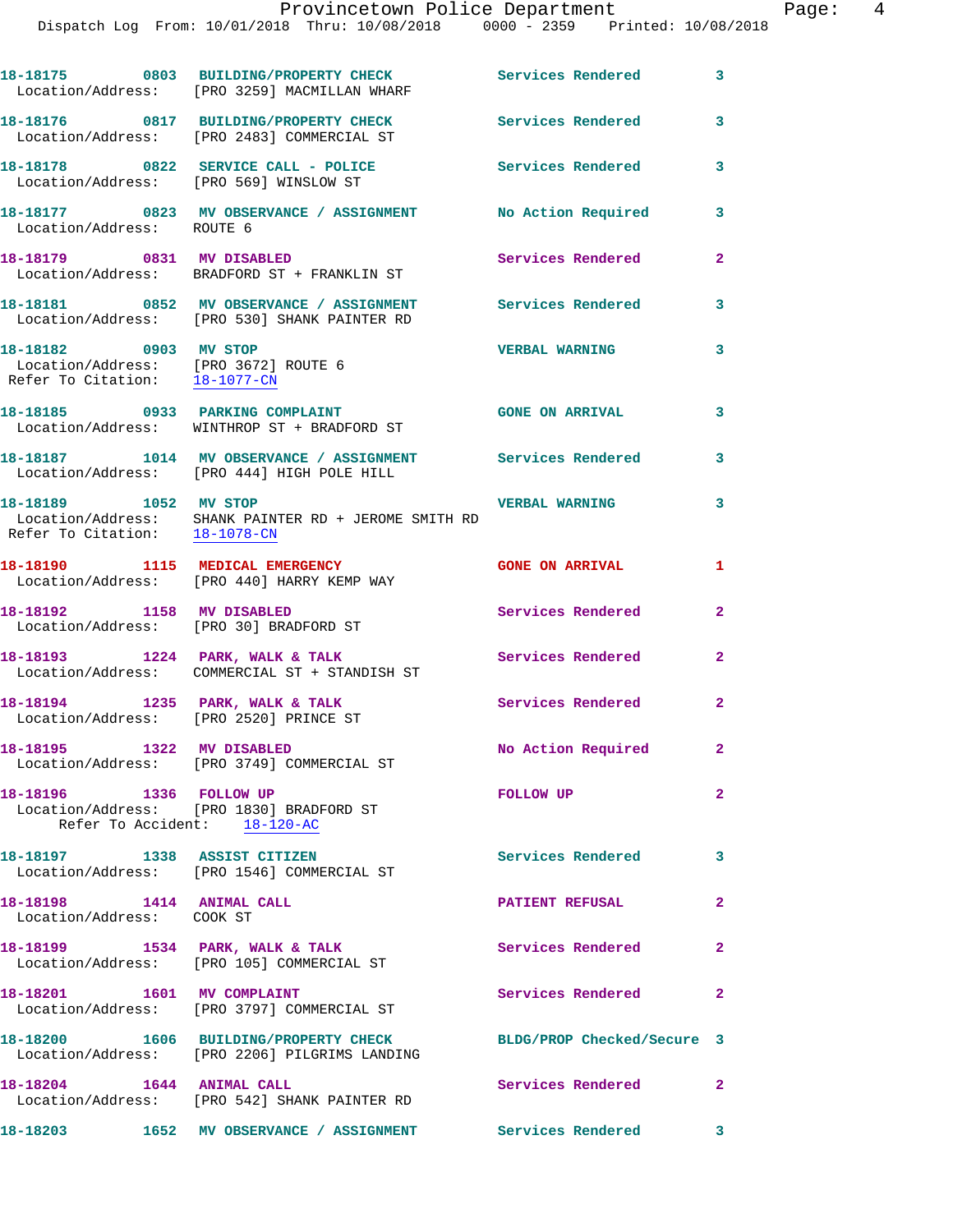|                                                            |                                                                                                                | Provincetown Police Department                                                  |                | Page: 5 |  |
|------------------------------------------------------------|----------------------------------------------------------------------------------------------------------------|---------------------------------------------------------------------------------|----------------|---------|--|
|                                                            | Dispatch Log From: 10/01/2018 Thru: 10/08/2018 0000 - 2359 Printed: 10/08/2018                                 |                                                                                 |                |         |  |
|                                                            | Location/Address: HARRY KEMP WAY + HOWLAND ST                                                                  |                                                                                 |                |         |  |
|                                                            | 18-18205 1735 SERVICE CALL - POLICE Peace Restored 3<br>Location/Address: [PRO 2490] PROVINCELANDS RD          |                                                                                 |                |         |  |
|                                                            | 18-18206 1804 COMPLAINT - GENERAL Could Not Locate 3<br>Location/Address: [PRO 1349] COMMERCIAL ST             |                                                                                 |                |         |  |
| Refer To Accident: 18-121-AC<br>Refer To Arrest: 18-242-AR | 18-18207 1820 MV COLLISION<br>Location/Address: [PRO 595] BRADFORD ST                                          | Arrest(s) Made 1                                                                |                |         |  |
|                                                            | 18-18208 1944 COMPLAINT - GENERAL Services Rendered 3<br>Location/Address: [PRO 539] SHANK PAINTER RD          |                                                                                 |                |         |  |
|                                                            | 18-18209 1947 ANIMAL CALL<br>Location/Address: [PRO 816] COMMERCIAL ST                                         | Services Rendered 2                                                             |                |         |  |
|                                                            | 18-18210 2058 SUSPICIOUS ACTIVITY Services Rendered 2<br>Location/Address: [PRO 1368] COTTAGE ST               |                                                                                 |                |         |  |
|                                                            | 18-18213 2152 MV COMPLAINT<br>Location/Address: [PRO 526] RYDER ST EXT                                         | SPOKEN TO AND THE SPOKEN TO                                                     | $\overline{2}$ |         |  |
|                                                            | 18-18215 2342 BUILDING/PROPERTY CHECK BLDG/PROP Checked/Secure 3<br>Location/Address: [PRO 1886] BRADFORD ST   |                                                                                 |                |         |  |
| For Date: $10/03/2018$ - Wednesday                         |                                                                                                                |                                                                                 |                |         |  |
|                                                            | 18-18216 0001 MV OBSERVANCE / ASSIGNMENT Services Rendered 3<br>Location/Address: [PRO 94] BRADFORD ST         |                                                                                 |                |         |  |
|                                                            | 18-18217   0017   BUILDING/PROPERTY CHECK   Services Rendered   3<br>Location/Address: [PRO 132] COMMERCIAL ST |                                                                                 |                |         |  |
|                                                            | 18-18218 0022 PARK, WALK & TALK Services Rendered<br>Location/Address: [PRO 105] COMMERCIAL ST                 |                                                                                 | $\overline{2}$ |         |  |
|                                                            | 18-18219 0023 BAR CHECK<br>Location/Address: [PRO 3443] COMMERCIAL ST                                          | No Action Required                                                              | $\mathbf{2}$   |         |  |
|                                                            | 18-18221 0040 BAR CHECK<br>Location/Address: [PRO 399] COMMERCIAL ST                                           | No Action Required 2                                                            |                |         |  |
|                                                            | 18-18220 0046 BUILDING/PROPERTY CHECK BLDG/PROP Checked/Secure 3<br>Location/Address: [PRO 379] COMMERCIAL ST  |                                                                                 |                |         |  |
|                                                            | 18-18222 0059 BUILDING/PROPERTY CHECK BLDG/PROP Checked/Secure 3<br>Location/Address: [PRO 3033] COMMERCIAL ST |                                                                                 |                |         |  |
| Location/Address: SNAIL RD + ROUTE 6                       | 18-18223 0113 MV OBSERVANCE / ASSIGNMENT Services Rendered 3                                                   |                                                                                 |                |         |  |
|                                                            | 18-18224 0114 ALARM - GENERAL<br>Location/Address: [PRO 505] PEARL ST                                          | Services Rendered 1                                                             |                |         |  |
|                                                            | 18-18225 0147 BUILDING/PROPERTY CHECK Services Rendered 3<br>Location/Address: [PRO 3259] MACMILLAN WHARF      |                                                                                 |                |         |  |
|                                                            | 18-18226 0150 BUILDING/PROPERTY CHECK Services Rendered 3<br>Location/Address: [PRO 75] CAPTAIN BERTIES WAY    |                                                                                 |                |         |  |
|                                                            | 18-18227 0201 SUSPICIOUS ACTIVITY<br>Location/Address: [PRO 2490] PROVINCELANDS RD                             | SPOKEN TO AND TO A STRUCK TO A THING OF THE STRUCK OF THE STRUCK OF THE STRUCK. | $\mathbf{2}$   |         |  |
|                                                            | 18-18228 0211 BUILDING/PROPERTY CHECK Services Rendered 3<br>Location/Address: [PRO 2490] PROVINCELANDS RD     |                                                                                 |                |         |  |
|                                                            | 18-18229 0216 PARK, WALK & TALK                                                                                | Services Rendered 2                                                             |                |         |  |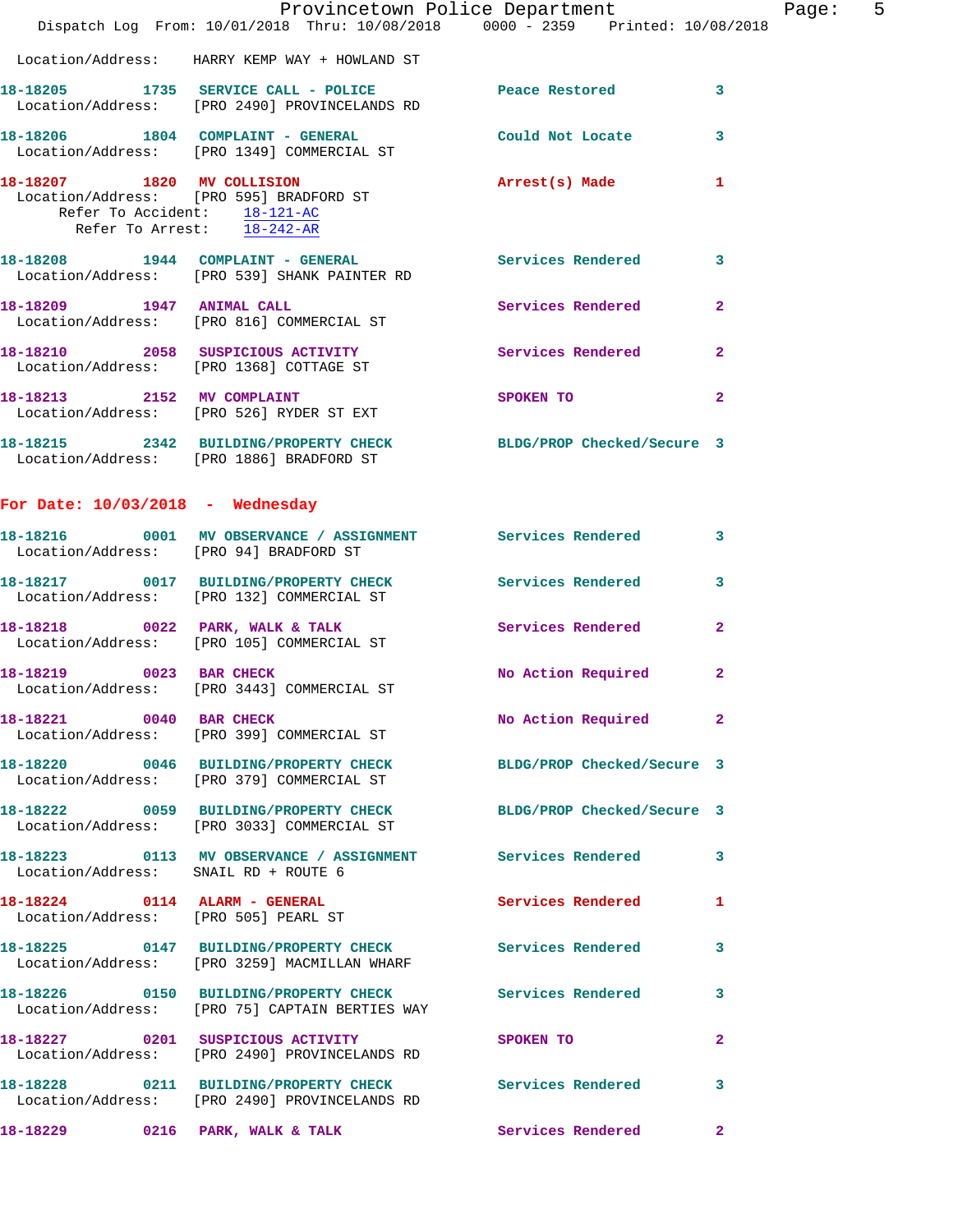|                                                                                            | Dispatch Log From: 10/01/2018 Thru: 10/08/2018 0000 - 2359 Printed: 10/08/2018                                            | Provincetown Police Department |              | Page: 6 |  |
|--------------------------------------------------------------------------------------------|---------------------------------------------------------------------------------------------------------------------------|--------------------------------|--------------|---------|--|
|                                                                                            | Location/Address: [PRO 539] SHANK PAINTER RD                                                                              |                                |              |         |  |
| Location/Address: [PRO 3921] ROUTE 6                                                       | 18-18230 0333 BUILDING/PROPERTY CHECK BLDG/PROP Checked/Secure 3                                                          |                                |              |         |  |
|                                                                                            | 18-18231 0431 BUILDING/PROPERTY CHECK BLDG/PROP Checked/Secure 3<br>Location/Address: [PRO 1778] SHANK PAINTER RD         |                                |              |         |  |
|                                                                                            | 18-18232 0435 BUILDING/PROPERTY CHECK BLDG/PROP Checked/Secure 3<br>Location/Address: [PRO 545] SHANK PAINTER RD          |                                |              |         |  |
|                                                                                            | 18-18233 0557 ANIMAL CALL<br>Location/Address: ROUTE 6 + CONWELL ST                                                       | Services Rendered 2            |              |         |  |
|                                                                                            | 18-18234 0601 ASSIST DEPARTMENT / MUTUAL AID Referred to Other Agency 3<br>Location/Address: [TRU] STOTT'S CRSG + ROUTE 6 |                                |              |         |  |
| 18-18235 0606 MV STOP<br>Refer To Citation: 18-1079-CN                                     | Location/Address: ROUTE 6 + SNAIL RD                                                                                      | <b>VERBAL WARNING</b>          | 3            |         |  |
| 18-18236 0624 MV COMPLAINT<br>Location/Address: ROUTE 6                                    |                                                                                                                           | No Action Required 2           |              |         |  |
|                                                                                            | 18-18237 0757 SERVICE CALL - POLICE 3 Services Rendered 3<br>Location/Address: [PRO 488] MAYFLOWER ST                     |                                |              |         |  |
|                                                                                            | 18-18238 0848 ASSIST CITIZEN<br>Location/Address: [PRO 1322] COMMERCIAL ST                                                | No Action Required             | $\mathbf{3}$ |         |  |
|                                                                                            | 18-18239 0914 TRAFFIC CONTROL<br>Location/Address: ROUTE 6 + SNAIL RD                                                     | Services Rendered 3            |              |         |  |
|                                                                                            | 18-18240 0948 ASSIST CITIZEN<br>Location/Address: [PRO 1322] COMMERCIAL ST                                                | Investigated                   | 3            |         |  |
|                                                                                            | 18-18241 1054 PARK, WALK & TALK<br>Location/Address: [PRO 539] SHANK PAINTER RD                                           | Services Rendered              | $\mathbf{2}$ |         |  |
|                                                                                            | 18-18242 1108 PARKING COMPLAINT<br>Location/Address: [PRO 175] COMMERCIAL ST                                              | Services Rendered 3            |              |         |  |
|                                                                                            | 18-18243 1116 BUILDING/PROPERTY CHECK<br>Location/Address: [PRO 2500] COMMERCIAL ST                                       | BLDG/PROP Checked/Secure 3     |              |         |  |
|                                                                                            | 18-18244 1133 FOLLOW UP<br>Location/Address: [PRO 816] COMMERCIAL ST                                                      | Services Rendered              | $\mathbf{2}$ |         |  |
|                                                                                            | 18-18245 1135 PARK, WALK & TALK<br>Location/Address: [PRO 488] MAYFLOWER ST                                               | No Action Required             | $\mathbf{2}$ |         |  |
|                                                                                            | 18-18246    1137    GENERAL INFO<br>Location/Address: [PRO 542] SHANK PAINTER RD                                          | No Action Required 3           |              |         |  |
|                                                                                            | 18-18247 1205 LARCENY / FORGERY / FRAUD<br>Location/Address: [PRO 564] BAYBERRY AVE                                       | Investigated                   | $\mathbf{2}$ |         |  |
|                                                                                            | 18-18249 1256 MEDICAL EMERGENCY<br>Location/Address: [PRO 542] SHANK PAINTER RD                                           | Transported to Hospital 1      |              |         |  |
|                                                                                            | 18-18250 1257 BUILDING/PROPERTY CHECK<br>Location/Address: [PRO 3259] MACMILLAN WHARF                                     | BLDG/PROP Checked/Secure 3     |              |         |  |
|                                                                                            | 18-18251 1331 HARASSMENT / THREATS<br>Location/Address: [PRO 659] OFF CEMETERY RD                                         | Investigated                   | $\mathbf{2}$ |         |  |
| 18-18252 1411 MV STOP<br>Location/Address: SHANK PAINTER RD<br>Refer To Citation: T1244417 |                                                                                                                           | Citation / Warning Issue 3     |              |         |  |
|                                                                                            | 18-18253 1453 SERVICE CALL - POLICE Services Rendered 3                                                                   |                                |              |         |  |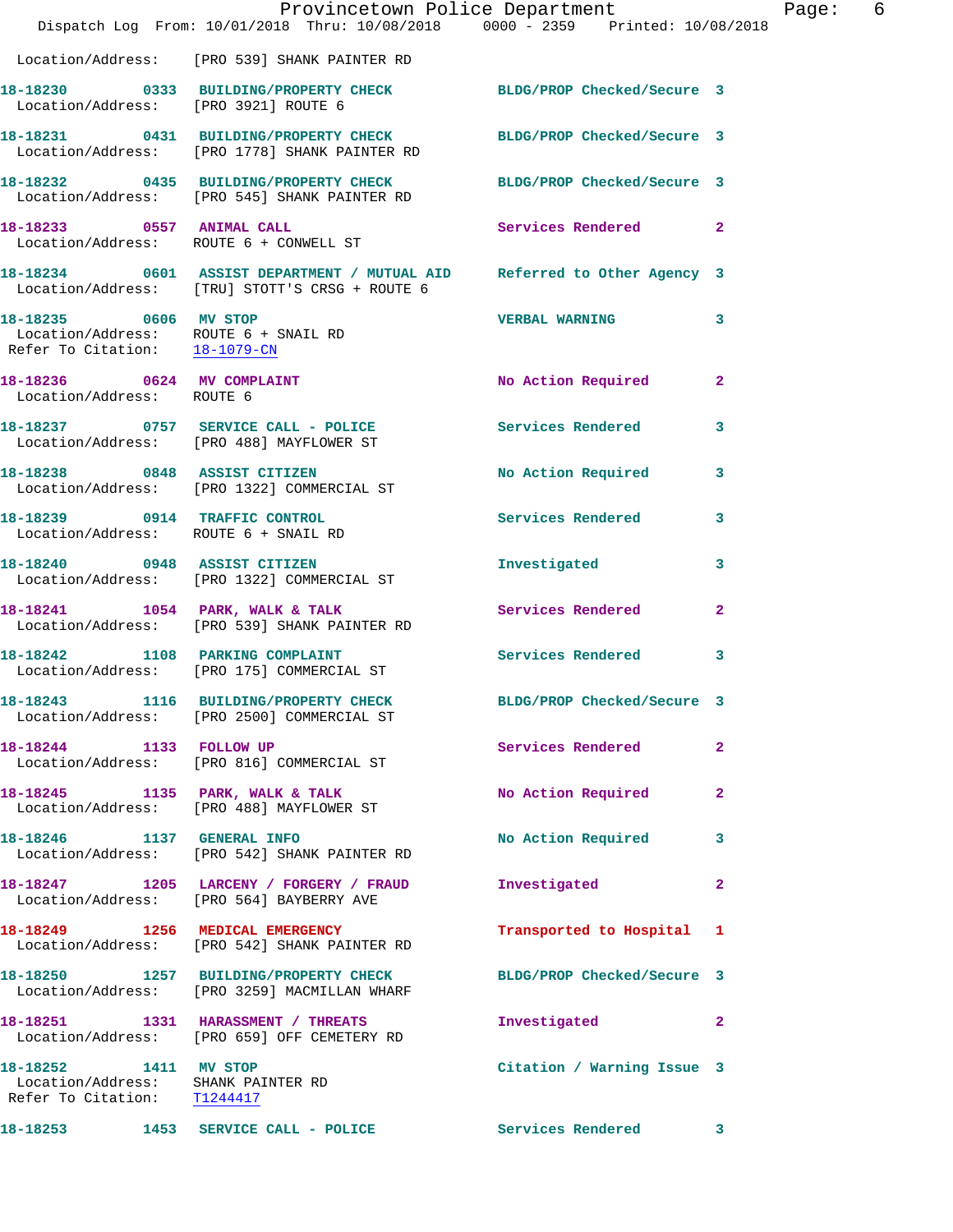|                                                            | Dispatch Log From: 10/01/2018 Thru: 10/08/2018 0000 - 2359 Printed: 10/08/2018                                       | Provincetown Police Department | 7<br>Page:   |
|------------------------------------------------------------|----------------------------------------------------------------------------------------------------------------------|--------------------------------|--------------|
| Location/Address: [PRO 569] WINSLOW ST                     |                                                                                                                      |                                |              |
| 18-18254 1533 MV DISABLED                                  | Location/Address: [PRO 2483] COMMERCIAL ST                                                                           | Services Rendered 2            |              |
| 18-18255 1613 HAZARDS                                      | Location/Address: [PRO 2519] ROUTE 6                                                                                 | SPOKEN TO                      | $\mathbf{2}$ |
|                                                            | 18-18256 1705 PARK, WALK & TALK Services Rendered<br>Location/Address: [PRO 105] COMMERCIAL ST                       |                                | $\mathbf{2}$ |
|                                                            | 18-18259 1857 LOST PROPERTY<br>Location/Address: [PRO 165] COMMERCIAL ST                                             | Services Rendered 3            |              |
| 18-18260 1914 MV DISABLED<br>Refer To Citation: 18-1080-CN | Location/Address: [PRO 1316] COMMERCIAL ST                                                                           | <b>VERBAL WARNING</b>          | $\mathbf{2}$ |
| For Date: $10/04/2018$ - Thursday                          |                                                                                                                      |                                |              |
|                                                            | 18-18261 0018 BUILDING/PROPERTY CHECK Services Rendered 3<br>Location/Address: [PRO 1778] SHANK PAINTER RD           |                                |              |
|                                                            | 18-18262 0019 BUILDING/PROPERTY CHECK Services Rendered 3<br>Location/Address: [PRO 1778] SHANK PAINTER RD           |                                |              |
| Location/Address: [PRO 512] PRINCE ST                      | 18-18263 0030 BUILDING/PROPERTY CHECK BLDG/PROP Checked/Secure 3                                                     |                                |              |
|                                                            | 18-18264 0037 BUILDING/PROPERTY CHECK BLDG/PROP Checked/Secure 3<br>Location/Address: [PRO 2483] COMMERCIAL ST       |                                |              |
|                                                            | 18-18265 0052 MV OBSERVANCE / ASSIGNMENT Services Rendered 3<br>Location/Address: BRADFORD ST + RYDER ST             |                                |              |
|                                                            | 18-18266 0100 BUILDING/PROPERTY CHECK Services Rendered 3<br>Location/Address: [PRO 2490] PROVINCELANDS RD           |                                |              |
| Location/Address: [PRO 2521] ROUTE 6                       | 18-18267 0108 MV OBSERVANCE / ASSIGNMENT Services Rendered                                                           |                                | 3            |
|                                                            | 18-18268 0153 BUILDING/PROPERTY CHECK<br>Location/Address: [PRO 3259] MACMILLAN WHARF                                | Services Rendered 3            |              |
|                                                            | 18-18269 0221 BUILDING/PROPERTY CHECK<br>Location/Address: [PRO 517] RACE POINT RD                                   | <b>Services Rendered</b>       | 3            |
|                                                            | 18-18270 0239 BUILDING/PROPERTY CHECK BLDG/PROP Checked/Secure 3<br>Location/Address: [PRO 2977] COMMERCIAL ST       |                                |              |
|                                                            | 18-18271 0250 BUILDING/PROPERTY CHECK<br>Location/Address: [PRO 3259] MACMILLAN WHARF                                | Services Rendered              | 3            |
|                                                            | 18-18272 0256 BUILDING/PROPERTY CHECK BLDG/PROP Checked/Secure 3<br>Location/Address: [PRO 569] WINSLOW ST           |                                |              |
|                                                            | 18-18273 0302 BUILDING/PROPERTY CHECK<br>Location/Address: [PRO 488] MAYFLOWER ST                                    | BLDG/PROP Checked/Secure 3     |              |
|                                                            | 18-18274 0315 MV OBSERVANCE / ASSIGNMENT Services Rendered 3<br>Location/Address: BRADFORD ST + HOWLAND ST           |                                |              |
|                                                            | 18-18275 0537 BUILDING/PROPERTY CHECK Services Rendered<br>Location/Address: [PRO 75] CAPTAIN BERTIES WAY            |                                | 3            |
|                                                            | 18-18276 0538 MV OBSERVANCE / ASSIGNMENT Services Rendered 3<br>Location/Address: SHANK PAINTER RD + JEROME SMITH RD |                                |              |
|                                                            | 18-18277 0627 BUILDING/PROPERTY CHECK BLDG/PROP Checked/Secure 3                                                     |                                |              |

Location/Address: [PRO 447] JEROME SMITH RD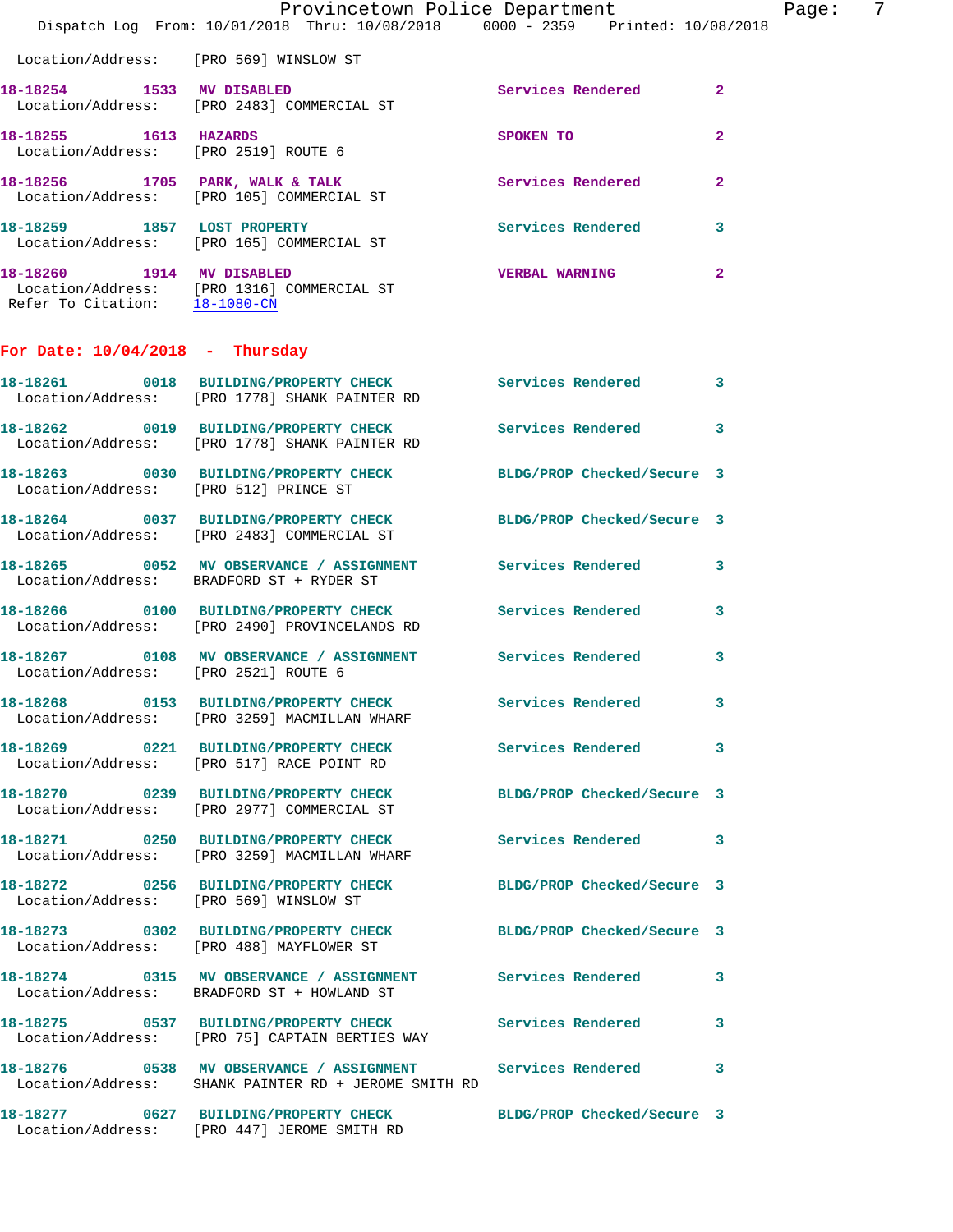|                                                                             | 18-18278 0747 BUILDING/PROPERTY CHECK<br>Location/Address: [PRO 2490] PROVINCELANDS RD    | BLDG/PROP Checked/Secure 3 |                         |
|-----------------------------------------------------------------------------|-------------------------------------------------------------------------------------------|----------------------------|-------------------------|
| Location/Address: [PRO 569] WINSLOW ST                                      | 18-18279 0759 SERVICE CALL - POLICE                                                       | <b>Services Rendered</b>   | 3                       |
| Location/Address: [PRO 571] ALDEN ST                                        | 18-18280 0808 BUILDING/PROPERTY CHECK                                                     | BLDG/PROP Checked/Secure 3 |                         |
|                                                                             | 18-18281 0822 PARK, WALK & TALK<br>Location/Address: [PRO 2500] COMMERCIAL ST             | Services Rendered          | $\mathbf{2}$            |
| 18-18282 0903 TRAFFIC CONTROL<br>Location/Address: [PRO 2513] ROUTE 6       |                                                                                           | <b>Services Rendered</b>   | 3                       |
| Location/Address: [PRO 2521] ROUTE 6                                        | 18-18283 0937 MV OBSERVANCE / ASSIGNMENT Services Rendered                                |                            | 3                       |
|                                                                             | 18-18284 0941 MV COMPLAINT<br>Location/Address: [PRO 105] COMMERCIAL ST                   | <b>Services Rendered</b>   | 2                       |
| 18-18285 0959 SEAL CONCERN                                                  | Location/Address: [PRO 597] COMMERCIAL ST                                                 | Services Rendered          | 2                       |
|                                                                             | 18-18287 1102 LOST HOUSE KEY<br>Location/Address: [PRO 542] SHANK PAINTER RD              | <b>Services Rendered</b>   | 3                       |
|                                                                             | 18-18288 1128 PARK, WALK & TALK<br>Location/Address: [PRO 537] SHANK PAINTER RD           | Services Rendered          | 2                       |
| 18-18289 1201 FOLLOW UP                                                     | Location/Address: [PRO 542] SHANK PAINTER RD                                              | FOLLOW UP                  | $\overline{\mathbf{2}}$ |
|                                                                             | 18-18290 1210 SUSPICIOUS ACTIVITY<br>Location/Address: [PRO 1569] CUDWORTH ST             | Unfounded                  | $\mathbf{2}$            |
|                                                                             | 18-18292 1253 BUILDING/PROPERTY CHECK<br>Location/Address: [PRO 175] COMMERCIAL ST        | BLDG/PROP Checked/Secure 3 |                         |
|                                                                             | 18-18293 1254 BUILDING/PROPERTY CHECK<br>Location/Address: [PRO 182] COMMERCIAL ST        | BLDG/PROP Checked/Secure 3 |                         |
| 18-18294 1258 PROPERTY DAMAGE                                               | Location/Address: [PRO 173] COMMERCIAL ST                                                 | Referred to Other Agency 3 |                         |
|                                                                             | 18-18295 1305 MEDICAL EMERGENCY<br>Location/Address: [PRO 440] HARRY KEMP WAY             | Transported to Hospital 1  |                         |
|                                                                             | 18-18296 1316 MV OBSERVANCE / ASSIGNMENT<br>Location/Address: [PRO 1892] SHANK PAINTER RD | Services Rendered          | 3                       |
| 18-18297 1325 MV STOP<br>Refer To Citation: $\frac{18-1082-CN}{18-1083-CN}$ | Location/Address: [PRO 2577] BRADFORD ST                                                  | <b>VERBAL WARNING</b>      | 3                       |
| 18-18298 1342 ANIMAL CALL                                                   | Location/Address: [PRO 653] COMMERCIAL ST                                                 | Services Rendered          | $\mathbf{2}$            |
|                                                                             | 18-18300 1516 BUILDING/PROPERTY CHECK<br>Location/Address: [PRO 519] RACE POINT RD        | BLDG/PROP Checked/Secure 3 |                         |
|                                                                             | 18-18301 1528 COMPLAINT - GENERAL<br>Location/Address: [PRO 539] SHANK PAINTER RD         | Services Rendered          | 3                       |
|                                                                             | 18-18302 1528 ANIMAL CALL<br>Location/Address: [PRO 75] CAPTAIN BERTIES WAY               | <b>Services Rendered</b>   | 2                       |
| 18-18303 1547 MV STOP                                                       | Location/Address: [PRO 1733] SHANK PAINTER RD                                             | <b>VERBAL WARNING</b>      | 3                       |
|                                                                             |                                                                                           |                            |                         |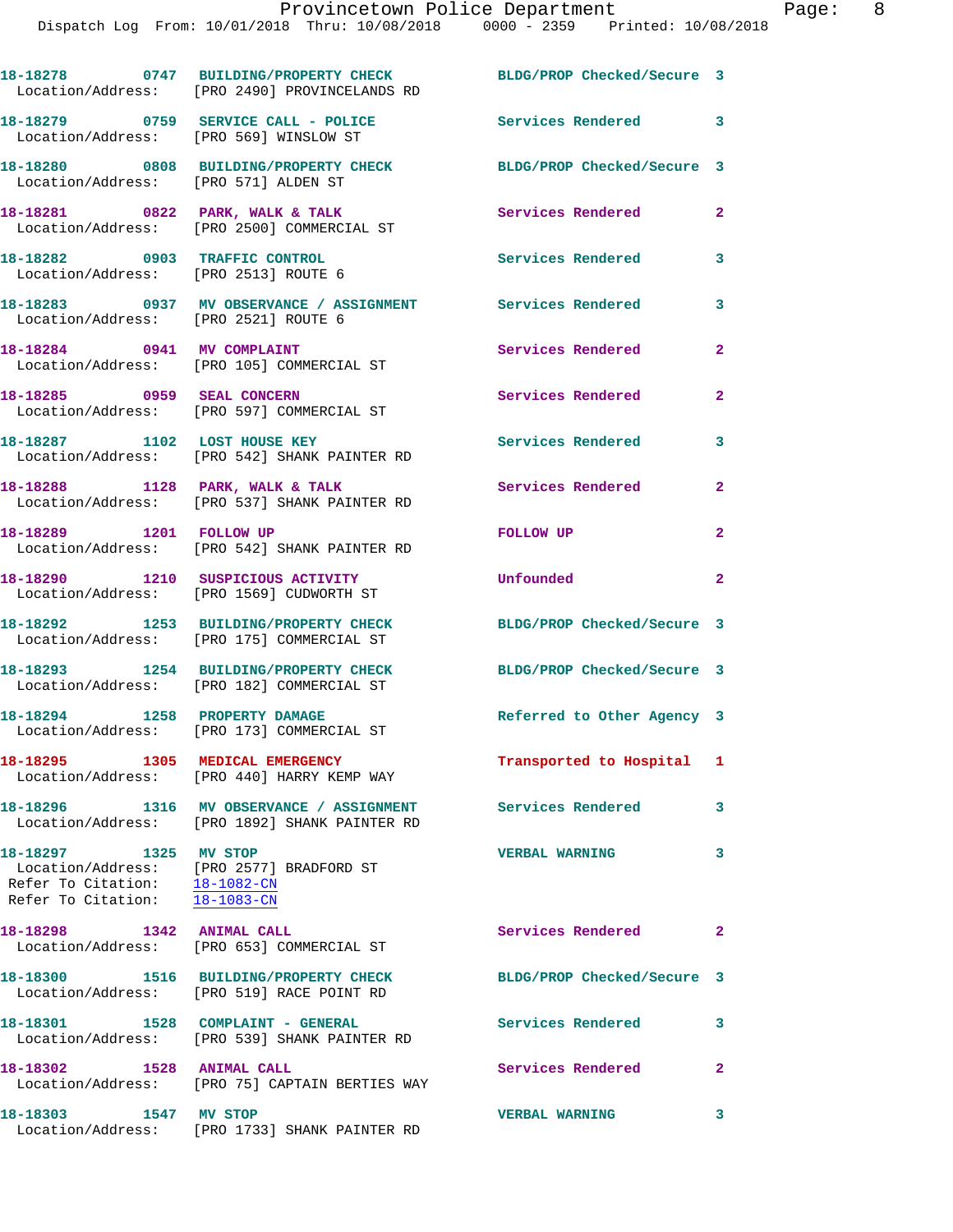|                                                      | Provincetown Police Department<br>Dispatch Log From: 10/01/2018 Thru: 10/08/2018 0000 - 2359 Printed: 10/08/2018   |                            |              |
|------------------------------------------------------|--------------------------------------------------------------------------------------------------------------------|----------------------------|--------------|
| Refer To Citation: 18-1084-CN                        |                                                                                                                    |                            |              |
|                                                      | 18-18304 1614 PARK, WALK & TALK 1998 Services Rendered<br>Location/Address: [PRO 105] COMMERCIAL ST                |                            | $\mathbf{2}$ |
|                                                      | 18-18305 1633 PARKING COMPLAINT<br>Location/Address: BRADFORD ST + JOHNSON ST                                      | Citation / Warning Issue 3 |              |
| Location/Address: ROUTE 6 + SNAIL RD                 | 18-18307 1700 MV OBSERVANCE / ASSIGNMENT Services Rendered                                                         |                            | 3            |
|                                                      | 18-18308 1713 ASSIST CITIZEN<br>Location/Address: [PRO 3977] AUNT SUKEYS WAY                                       | Services Rendered          | 3            |
| Location/Address: COMMERCIAL ST                      | 18-18309 1754 BUILDING/PROPERTY CHECK BLDG/PROP Checked/Secure 3                                                   |                            |              |
|                                                      | 18-18310 1815 MV DISABLED<br>Location/Address: [PRO 3430] COMMERCIAL ST                                            | <b>Services Rendered</b>   | $\mathbf{2}$ |
|                                                      | 18-18311 1816 COMPLAINT - GENERAL<br>Location: [PRO 3431] LOPES SQUARE                                             | Services Rendered          | 3            |
| Location/Address: ROUTE 6 + CONWELL ST               | 18-18312 1856 COMPLAINT - GENERAL SPOKEN TO                                                                        |                            | 3            |
| 18-18314 1908 MV STOP<br>Refer To Citation: T1244193 | Location: [PRO 3431] LOPES SQUARE                                                                                  | Citation / Warning Issue 3 |              |
|                                                      | 18-18313 1912 BUILDING/PROPERTY CHECK BLDG/PROP Checked/Secure 3<br>Location/Address: [PRO 3259] MACMILLAN WHARF   |                            |              |
| 18-18316 1948 MV COMPLAINT                           | Location/Address: [PRO 2068] NELSON AVE                                                                            | SPOKEN TO                  | $\mathbf{2}$ |
|                                                      | 18-18318 2250 GENERAL INFO<br>Location/Address: [PRO 542] SHANK PAINTER RD                                         | <b>Services Rendered</b>   | 3            |
| For Date: $10/05/2018$ - Friday                      |                                                                                                                    |                            |              |
|                                                      | 18-18320 0025 BUILDING/PROPERTY CHECK<br>Location/Address: [PRO 1952] COMMERCIAL ST                                | BLDG/PROP Checked/Secure 3 |              |
|                                                      | 18-18319 0027 BUILDING/PROPERTY CHECK<br>Location/Address: [PRO 530] SHANK PAINTER RD                              | BLDG/PROP Checked/Secure 3 |              |
|                                                      | 18-18321 0054 PARK, WALK & TALK<br>Location/Address: [PRO 105] COMMERCIAL ST                                       | Services Rendered          | $\mathbf{2}$ |
| 18-18322 0059 PARK, WALK & TALK                      | Location/Address: [PRO 106] COMMERCIAL ST                                                                          | Services Rendered          | $\mathbf{2}$ |
|                                                      | 18-18323 0111 MV OBSERVANCE / ASSIGNMENT Services Rendered<br>Location/Address: SHANK PAINTER RD + JEROME SMITH RD |                            | 3            |
| Location/Address: ROUTE 6 + CONWELL ST               | 18-18324  0147 MV OBSERVANCE / ASSIGNMENT Services Rendered                                                        |                            | 3            |
| 18-18325 0151 MV STOP                                | Location/Address: BRADFORD ST + ALLERTON ST                                                                        | Citation / Warning Issue 3 |              |

Refer To Citation: T1244216 **18-18326 0309 BUILDING/PROPERTY CHECK BLDG/PROP Checked/Secure 3**  Location/Address: [PRO 3609] COMMERCIAL ST **18-18327 0511 MV OBSERVANCE / ASSIGNMENT Services Rendered 3**  Location/Address: ROUTE 6 + SNAIL RD

**18-18328 0526 BUILDING/PROPERTY CHECK BLDG/PROP Checked/Secure 3**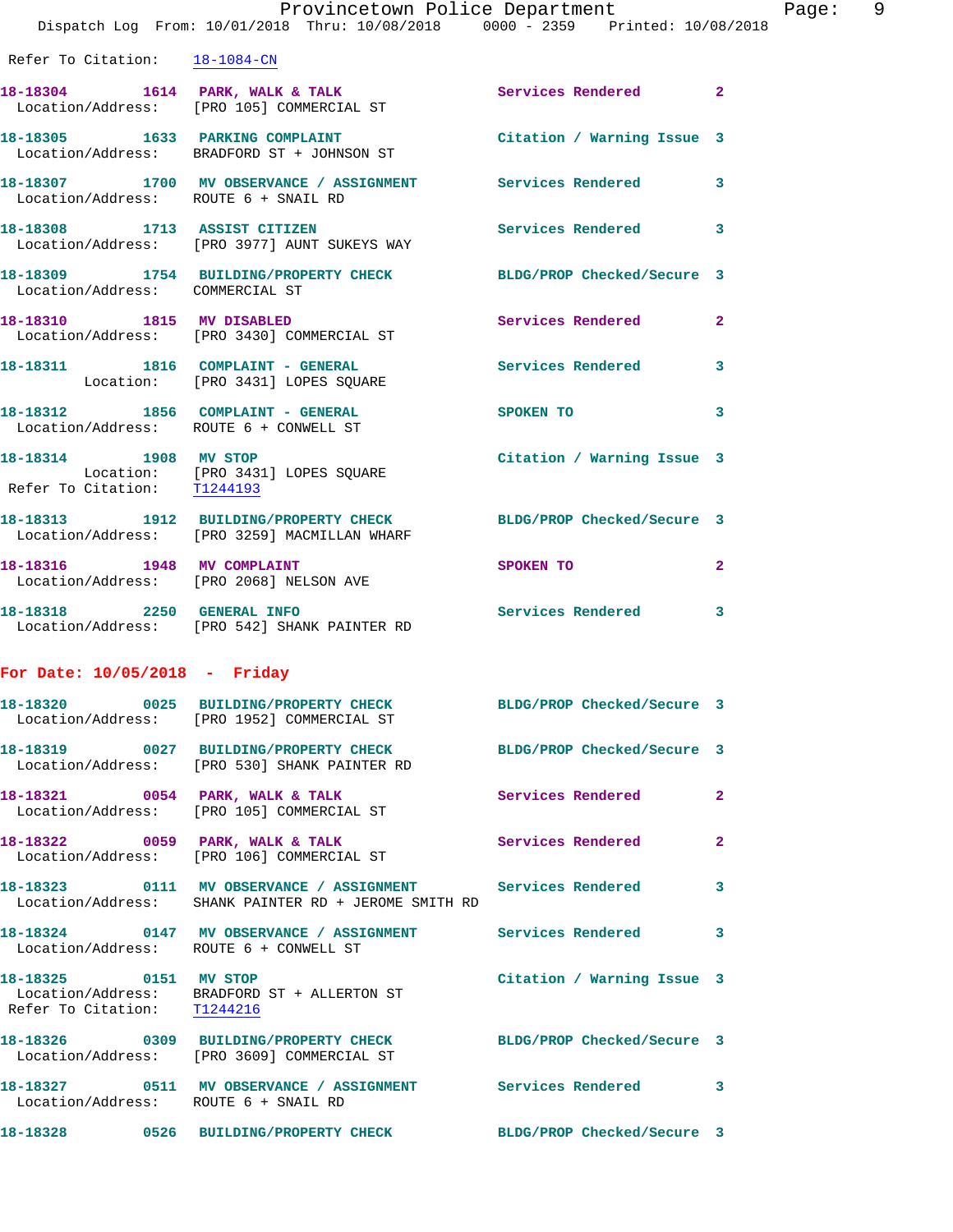|                                                                                               | Provincetown Police Department<br>Dispatch Log From: 10/01/2018 Thru: 10/08/2018 0000 - 2359 Printed: 10/08/2018 |                            |              |
|-----------------------------------------------------------------------------------------------|------------------------------------------------------------------------------------------------------------------|----------------------------|--------------|
|                                                                                               | Location/Address: [PRO 530] SHANK PAINTER RD                                                                     |                            |              |
| Location/Address: ROUTE 6                                                                     | 18-18329 0540 MV OBSERVANCE / ASSIGNMENT Services Rendered                                                       |                            | 3            |
|                                                                                               | 18-18330 0623 BUILDING/PROPERTY CHECK Services Rendered<br>Location/Address: [PRO 3259] MACMILLAN WHARF          |                            | 3            |
| Refer To Citation: 18-1086-CN                                                                 | 18-18331 0741 MV STOP<br>Location/Address: [PRO 2521] ROUTE 6                                                    | <b>VERBAL WARNING</b>      | 3            |
| 18-18332 0746 MV STOP<br>Refer To Citation: 18-1088-CN                                        | Location/Address: [PRO 2513] ROUTE 6                                                                             | <b>VERBAL WARNING</b>      | 3            |
| 18-18333 0752 MV STOP                                                                         | Location/Address: [PRO 521] ROUTE 6<br>Refer To Citation: 18-1089-CN                                             | <b>VERBAL WARNING</b>      | 3            |
| 18-18334 0757 MV STOP<br>Location/Address: [PRO 521] ROUTE 6<br>Refer To Citation: 18-1091-CN |                                                                                                                  | <b>VERBAL WARNING</b>      | 3            |
| 18-18335 0802 MV STOP<br>Location/Address: [PRO 521] ROUTE 6<br>Refer To Citation: 18-1090-CN |                                                                                                                  | <b>VERBAL WARNING</b>      | 3            |
| 18-18336 0812 MV STOP                                                                         | Location/Address: [PRO 521] ROUTE 6<br>Refer To Citation: 18-1093-CN                                             | <b>VERBAL WARNING</b>      | 3            |
|                                                                                               | 18-18337 0859 PARK, WALK & TALK<br>Location/Address: [PRO 3314] COMMERCIAL ST                                    | Services Rendered          | $\mathbf{2}$ |
| 18-18338 0918 DISORDERLY<br>Refer To Field Int: 18-33-FI                                      | Location/Address: [PRO 3296] SHANK PAINTER RD                                                                    | Services Rendered          | 1            |
| 18-18339 0956 HAZARDS                                                                         | Location/Address: WEST VINE ST + BRADFORD ST EXT                                                                 | Referred to Other Agency 2 |              |
|                                                                                               | 18-18341 1017 ASSIST DEPARTMENT / MUTUAL AID Services Rendered<br>Location/Address: [PRO 174] COMMERCIAL ST      |                            | 3            |
|                                                                                               | 18-18340 1025 MV OBSERVANCE / ASSIGNMENT Services Rendered<br>Location/Address: SNAIL RD + COMMERCIAL ST         |                            | 3            |
|                                                                                               | 18-18343 1027 ASSIST DEPARTMENT / MUTUAL AID Services Rendered<br>Location/Address: [PRO 2513] ROUTE 6           |                            | 3            |
|                                                                                               | 18-18344 1058 TRAFFIC CONTROL<br>Location/Address: [PRO 2577] BRADFORD ST                                        | <b>Services Rendered</b>   | 3            |
| 18-18345 1105 ASSIST CITIZEN                                                                  | Location/Address: [PRO 2361] THISTLEMORE RD                                                                      | <b>Services Rendered</b>   | 3            |
|                                                                                               | 18-18346 1142 MV OBSERVANCE / ASSIGNMENT Services Rendered<br>Location/Address: BRADFORD ST EXT + W VINE ST      |                            | 3            |
|                                                                                               | 18-18347 1152 PARK, WALK & TALK<br>Location: [PRO 3431] LOPES SQUARE                                             | Services Rendered          | 2            |
| 18-18348 1155 MV STOP<br>Location/Address: MEADOW RD<br>Refer To Citation: 18-1094-CN         |                                                                                                                  | <b>VERBAL WARNING</b>      | 3            |
|                                                                                               | 18-18349 1202 BUILDING/PROPERTY CHECK BLDG/PROP Checked/Secure 3<br>Location/Address: [PRO 3259] MACMILLAN WHARF |                            |              |
|                                                                                               | 18-18350 1233 MV OBSERVANCE / ASSIGNMENT Services Rendered                                                       |                            | 3            |

Page:  $10$ <br> $18$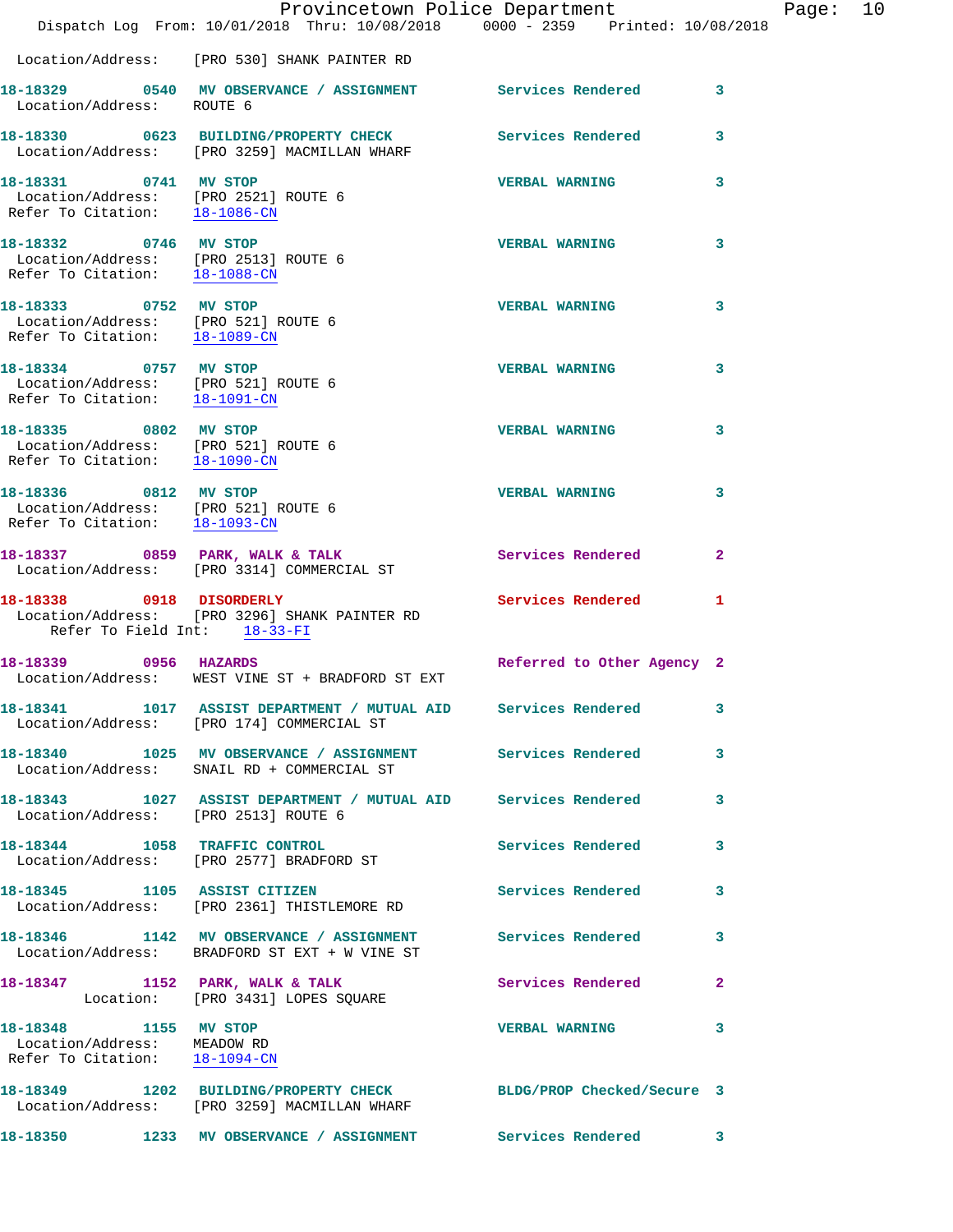|                                                                                                | Dispatch Log From: 10/01/2018 Thru: 10/08/2018 0000 - 2359 Printed: 10/08/2018                                       | Provincetown Police Department | $\mathbf{P}$            |
|------------------------------------------------------------------------------------------------|----------------------------------------------------------------------------------------------------------------------|--------------------------------|-------------------------|
| Location/Address: [PRO 444] ROUTE 6                                                            |                                                                                                                      |                                |                         |
|                                                                                                | 18-18351 1245 MISSING PERSON<br>Location/Address: [PRO 3314] COMMERCIAL ST                                           | Services Rendered              | $\mathbf{1}$            |
| 18-18352 1309 MV STOP<br>Location/Address: [PRO 2521] ROUTE 6<br>Refer To Citation: 18-1095-CN |                                                                                                                      | <b>VERBAL WARNING</b>          | 3                       |
| 18-18354 1401 ANIMAL CALL<br>Location/Address: [PRO 3287] ROUTE 6                              |                                                                                                                      | Referred to Other Agency 2     |                         |
|                                                                                                | 18-18355 1412 BUILDING/PROPERTY CHECK<br>Location/Address: [PRO 519] RACE POINT RD                                   | BLDG/PROP Checked/Secure 3     |                         |
|                                                                                                | 18-18356 1412 MEDICAL EMERGENCY<br>Location/Address: [PRO 440] HARRY KEMP WAY                                        | Transported to Hospital        | 1                       |
| Refer To Accident: 18-122-AC                                                                   | 18-18357 1425 MV COLLISION<br>Location/Address: [PRO 2543] MACMILLAN WHARF                                           | <b>Services Rendered</b>       | 1                       |
|                                                                                                | 18-18358 1440 MEDICAL EMERGENCY<br>Location/Address: [PRO 542] SHANK PAINTER RD                                      | <b>Services Rendered</b>       | 1                       |
| 18-18360 1446 GENERAL INFO                                                                     | Location/Address: [PRO 542] SHANK PAINTER RD                                                                         | No Action Required             | 3                       |
|                                                                                                | 18-18363 1505 COMPLAINT - GENERAL<br>Location/Address: [PRO 2181] SHIPS WAY RD                                       | SPOKEN TO                      | 3                       |
|                                                                                                | 18-18361 1525 MEDICAL EMERGENCY<br>Location/Address: [PRO 1345] COMMERCIAL ST                                        | Transported to Hospital        | 1                       |
|                                                                                                | 18-18365 1559 BUILDING/PROPERTY CHECK<br>Location/Address: [PRO 175] COMMERCIAL ST                                   | BLDG/PROP Checked/Secure 3     |                         |
|                                                                                                | 18-18366 1559 BUILDING/PROPERTY CHECK BLDG/PROP Checked/Secure 3<br>Location/Address: [PRO 182] COMMERCIAL ST        |                                |                         |
|                                                                                                | 18-18367 1635 BUILDING/PROPERTY CHECK<br>Location/Address: [PRO 526] RYDER ST EXT                                    | BLDG/PROP Checked/Secure 3     |                         |
|                                                                                                | 18-18368 1636 ALARM - FIRE<br>Location/Address: [PRO 2698] COMMERCIAL ST                                             | False Alarm                    | 1                       |
|                                                                                                | 18-18369 1646 MV OBSERVANCE / ASSIGNMENT No Action Required<br>Location/Address: BRADFORD ST EXT + TELEGRAPH HILL RD |                                | 3                       |
| 18-18370 1656 ANIMAL CALL<br>Location/Address: [PRO 90] COURT ST                               |                                                                                                                      | <b>VERBAL WARNING</b>          | $\overline{\mathbf{2}}$ |
| 18-18371 1738 MV COMPLAINT<br>Location/Address: SNAIL RD                                       |                                                                                                                      | Services Rendered              | 2                       |
| 18-18372 1740 FOLLOW UP<br>Location/Address: BRADFORD ST                                       |                                                                                                                      | SPOKEN TO                      | $\overline{a}$          |
| 18-18374 1807 MV STOP<br>Location/Address: BRADFORD ST<br>Refer To Citation: 18-1096-CN        |                                                                                                                      | <b>VERBAL WARNING</b>          | 3                       |
|                                                                                                | 18-18373 1810 BUILDING/PROPERTY CHECK Services Rendered<br>Location/Address: [PRO 1650] BRADFORD ST EXT              |                                | 3                       |
| 18-18376 1828 PARKING COMPLAINT<br>Location/Address: FISHBURN CT                               |                                                                                                                      | Citation / Warning Issue 3     |                         |
|                                                                                                | 18-18377 1838 BUILDING/PROPERTY CHECK<br>Location/Address: [PRO 3259] MACMILLAN WHARF                                | <b>Services Rendered</b>       | 3                       |

age: 11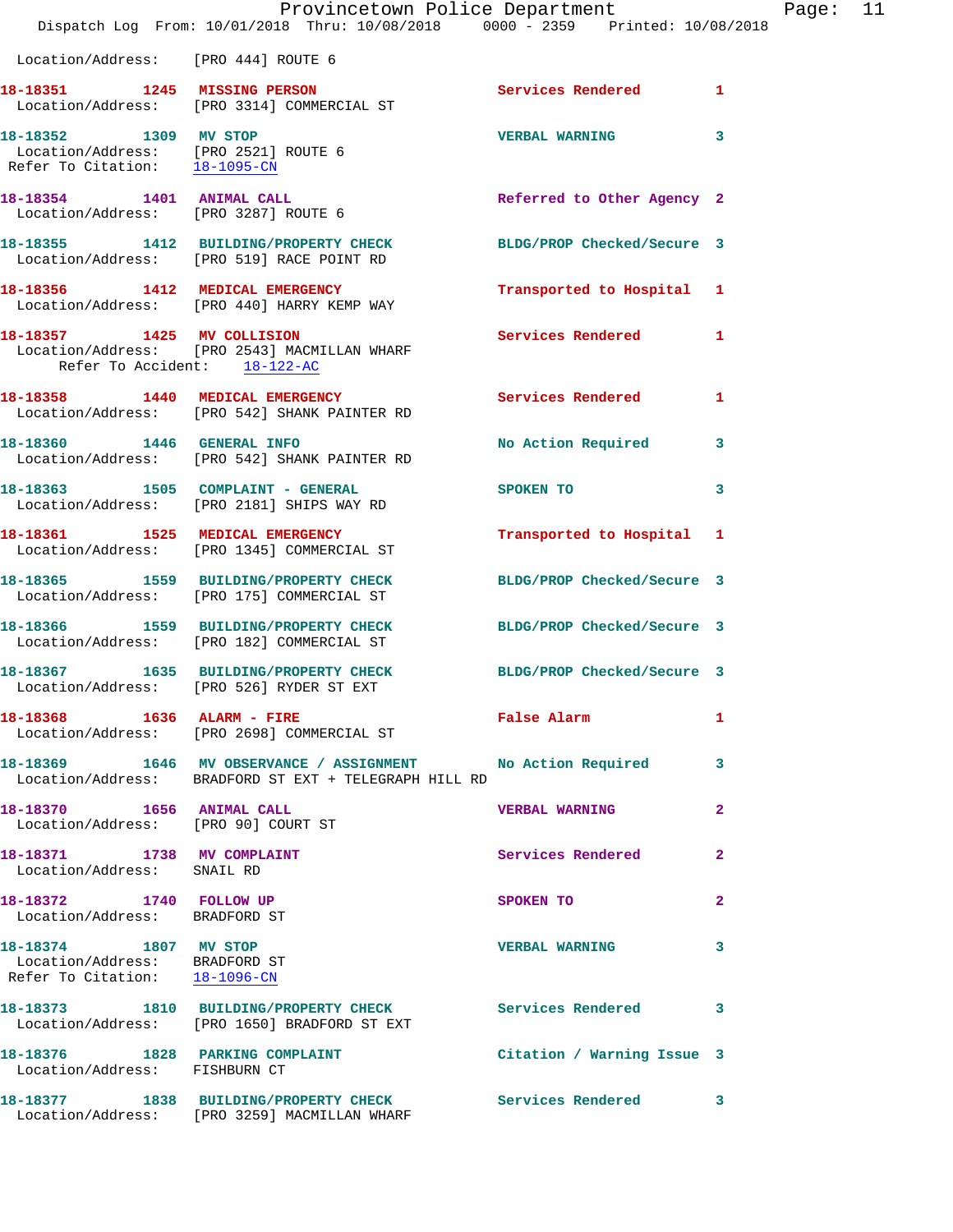|                                                        | Provincetown Police Department<br>Dispatch Log From: 10/01/2018 Thru: 10/08/2018 0000 - 2359 Printed: 10/08/2018 |                            |                |
|--------------------------------------------------------|------------------------------------------------------------------------------------------------------------------|----------------------------|----------------|
|                                                        |                                                                                                                  |                            | 3              |
|                                                        | 18-18378 1838 BUILDING/PROPERTY CHECK Services Rendered<br>Location/Address: [PRO 526] RYDER ST EXT              |                            |                |
| 18-18379 1840 ANIMAL CALL                              | Location/Address: [PRO 2490] PROVINCELANDS RD                                                                    | Could Not Locate           | $\mathbf{2}$   |
|                                                        | 18-18380 1905 MV DISABLED<br>Location/Address: ROUTE 6 + CONWELL ST                                              | Services Rendered          | $\overline{a}$ |
|                                                        | 18-18381 1931 MV OBSERVANCE / ASSIGNMENT Services Rendered<br>Location/Address: SHANK PAINTER RD + BROWNE ST     |                            | 3              |
|                                                        | 18-18382 1938 COMPLAINT - GENERAL<br>Location/Address: [PRO 2543] MACMILLAN WHARF                                | SPOKEN TO                  | 3              |
|                                                        | 18-18383 1945 DISORDERLY<br>Location/Address: [PRO 2832] COMMERCIAL ST                                           | Could Not Locate           | 1              |
| 18-18384 2000 MV STOP                                  | Location/Address: [PRO 2577] BRADFORD ST<br>Refer To Citation: 18-1097-CN                                        | <b>VERBAL WARNING</b>      | 3              |
|                                                        | 18-18386 2028 BUILDING/PROPERTY CHECK BLDG/PROP Checked/Secure 3<br>Location/Address: [PRO 530] SHANK PAINTER RD |                            |                |
| 18-18387 2042 MV STOP<br>Refer To Citation: 18-1098-CN | Location/Address: RYDER ST + COMMERCIAL ST                                                                       | <b>VERBAL WARNING</b>      | 3              |
|                                                        | 18-18388 2052 BUILDING/PROPERTY CHECK<br>Location/Address: [PRO 2481] TREMONT ST                                 | Services Rendered          | 3              |
|                                                        | 18-18389 2054 BUILDING/PROPERTY CHECK<br>Location/Address: [PRO 2493] BRADFORD ST                                | Services Rendered          | 3              |
|                                                        | 18-18391 2129 MEDICAL EMERGENCY<br>Location/Address: [PRO 399] COMMERCIAL ST                                     | Transported to Hospital    | 1              |
|                                                        | 18-18392 2205 MEDICAL EMERGENCY<br>Location/Address: [PRO 542] SHANK PAINTER RD<br>Refer To Arrest: 18-245-AR    | <b>PATIENT REFUSAL</b>     | 1              |
|                                                        | 18-18393 2213 COMPLAINT - GENERAL<br>Location/Address: [PRO 1909] COMMERCIAL ST                                  | No Action Required 3       |                |
|                                                        | 18-18394 2358 BUILDING/PROPERTY CHECK BLDG/PROP Checked/Secure 3<br>Location/Address: [PRO 3259] MACMILLAN WHARF |                            |                |
| For Date: $10/06/2018$ - Saturday                      |                                                                                                                  |                            |                |
|                                                        | 18-18395 0028 MV OBSERVANCE / ASSIGNMENT<br>Location/Address: [PRO 2577] BRADFORD ST                             | No Action Required         | 3              |
| Location/Address: COMMERCIAL ST                        | 18-18396 0038 PARK, WALK & TALK                                                                                  | Services Rendered          | 2              |
|                                                        | 18-18397 0047 BUILDING/PROPERTY CHECK<br>Location/Address: [PRO 2577] BRADFORD ST                                | <b>Services Rendered</b>   | 3              |
| Location/Address: COMMERCIAL ST                        | 18-18398 0054 BUILDING/PROPERTY CHECK                                                                            | BLDG/PROP Checked/Secure 3 |                |
|                                                        | 18-18399 0054 BUILDING/PROPERTY CHECK<br>Location/Address: [PRO 182] COMMERCIAL ST                               | BLDG/PROP Checked/Secure 3 |                |
|                                                        | 18-18400 0101 BUILDING/PROPERTY CHECK<br>Location/Address: [PRO 440] HARRY KEMP WAY                              | BLDG/PROP Checked/Secure 3 |                |
|                                                        | 18-18401 0109 BUILDING/PROPERTY CHECK                                                                            | BLDG/PROP Checked/Secure 3 |                |

Location/Address: [PRO 1952] COMMERCIAL ST

Page:  $12$ <br>018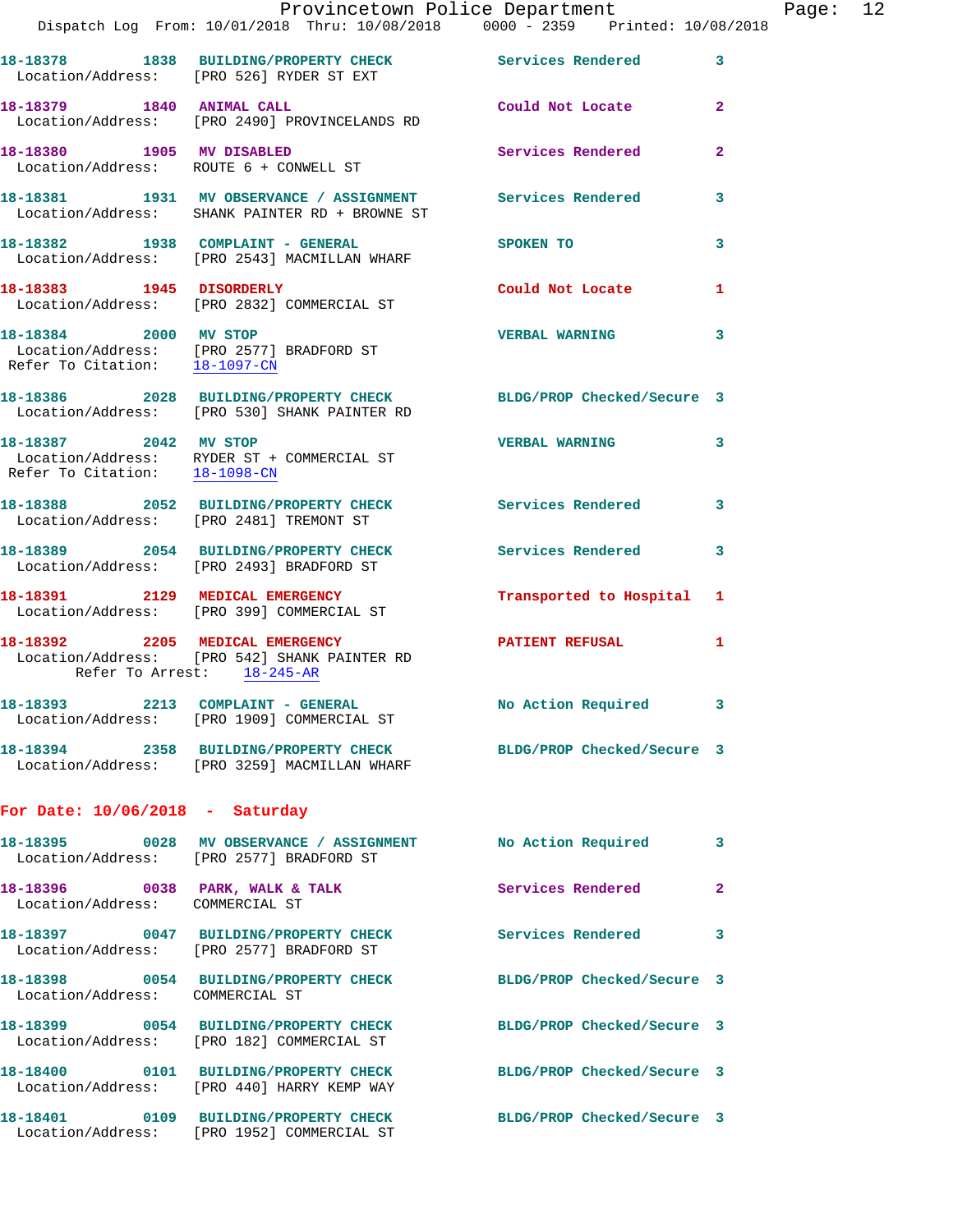|                                                                                              | Dispatch Log From: 10/01/2018 Thru: 10/08/2018 0000 - 2359 Printed: 10/08/2018                                   | Provincetown Police Department |                | Page: 13 |  |
|----------------------------------------------------------------------------------------------|------------------------------------------------------------------------------------------------------------------|--------------------------------|----------------|----------|--|
| 18-18404 0130 MV STOP<br>Refer To Citation: T1244217                                         | Location/Address: BRADFORD ST + MECHANIC ST                                                                      | Citation / Warning Issue 3     |                |          |  |
| Location/Address: [PRO 94] BRADFORD ST                                                       | 18-18405 0148 MV OBSERVANCE / ASSIGNMENT Services Rendered                                                       |                                | $\mathbf{3}$   |          |  |
|                                                                                              | 18-18406 0149 BUILDING/PROPERTY CHECK BLDG/PROP Checked/Secure 3<br>Location/Address: [PRO 3256] COMMERCIAL ST   |                                |                |          |  |
|                                                                                              | 18-18407 0200 BUILDING/PROPERTY CHECK Services Rendered<br>Location/Address: [PRO 175] COMMERCIAL ST             |                                | 3              |          |  |
|                                                                                              | 18-18409 0530 ASSIST CITIZEN<br>Location/Address: [PRO 542] SHANK PAINTER RD                                     | SPOKEN TO                      | 3              |          |  |
|                                                                                              | 18-18410 0813 MV COMPLAINT<br>Location/Address: RYDER ST + BRADFORD ST                                           | Services Rendered              | $\mathbf{2}$   |          |  |
| 18-18411 0928 FOLLOW UP                                                                      | Location/Address: [PRO 106] COMMERCIAL ST                                                                        | FOLLOW UP                      | $\overline{a}$ |          |  |
|                                                                                              | 18-18412 0955 MV COMPLAINT<br>Location/Address: [PRO 1000] MONTELLO ST                                           | Services Rendered              | $\mathbf{2}$   |          |  |
| 18-18413 0959 LOST WALLET                                                                    | Location/Address: [PRO 542] SHANK PAINTER RD                                                                     | Services Rendered              | 3              |          |  |
|                                                                                              | 18-18414 1047 MEDICAL EMERGENCY<br>Location/Address: [PRO 2605] COMMERCIAL ST                                    | Services Rendered              | 1              |          |  |
| 18-18415 1126 MV COMPLAINT                                                                   | Location/Address: AUNT SUKEYS WAY + OLD COLONY WAY                                                               | Services Rendered              | $\mathbf{2}$   |          |  |
| Location/Address: [PRO 450] JOHNSON ST                                                       | 18-18416 1142 DISTURBANCE - FIGHT / ARGUMENT Services Rendered 1                                                 |                                |                |          |  |
|                                                                                              | 18-18417 1158 MEDICAL EMERGENCY<br>Location/Address: [PRO 440] HARRY KEMP WAY                                    | Transported to Hospital 1      |                |          |  |
|                                                                                              | 18-18418 1315 BUILDING/PROPERTY CHECK BLDG/PROP Checked/Secure 3<br>Location/Address: [PRO 3259] MACMILLAN WHARF |                                |                |          |  |
| 18-18419    1326    SHOPLIFTING                                                              | Location/Address: [PRO 196] COMMERCIAL ST<br>Refer To Arrest: 18-246-AR                                          | Arrest(s) Made                 | 3              |          |  |
|                                                                                              | 18-18421 1340 MV COMPLAINT<br>Location/Address: [PRO 149] COMMERCIAL ST                                          | <b>Services Rendered</b>       | $\mathbf{2}$   |          |  |
| 18-18422 1351 LOST WALLET                                                                    | Location/Address: [PRO 542] SHANK PAINTER RD                                                                     | Services Rendered              | 3              |          |  |
| 18-18424 1507 FOLLOW UP                                                                      | Location/Address: [PRO 2865] COMMERCIAL ST<br>Refer To Arrest: 18-246-AR                                         | Services Rendered              | $\mathbf{2}$   |          |  |
| Refer To Arrest: 18-246-AR                                                                   | 18-18425   1522   FOLLOW UP<br>Location/Address: [PRO 196] COMMERCIAL ST                                         | SPOKEN TO                      | 2              |          |  |
| 18-18426 1528 MV STOP<br>Location/Address: SHANK PAINTER RD<br>Refer To Citation: 18-1100-CN |                                                                                                                  | <b>VERBAL WARNING</b>          | 3              |          |  |
|                                                                                              | 18-18427 1558 SERVICE CALL - POLICE<br>Location/Address: [PRO 516] RACE POINT RD                                 | Services Rendered              | $\mathbf{3}$   |          |  |
|                                                                                              | 18-18428    1610    GENERAL INFO<br>Location/Address: [PRO 444] HIGH POLE HILL                                   | <b>Services Rendered</b>       | 3              |          |  |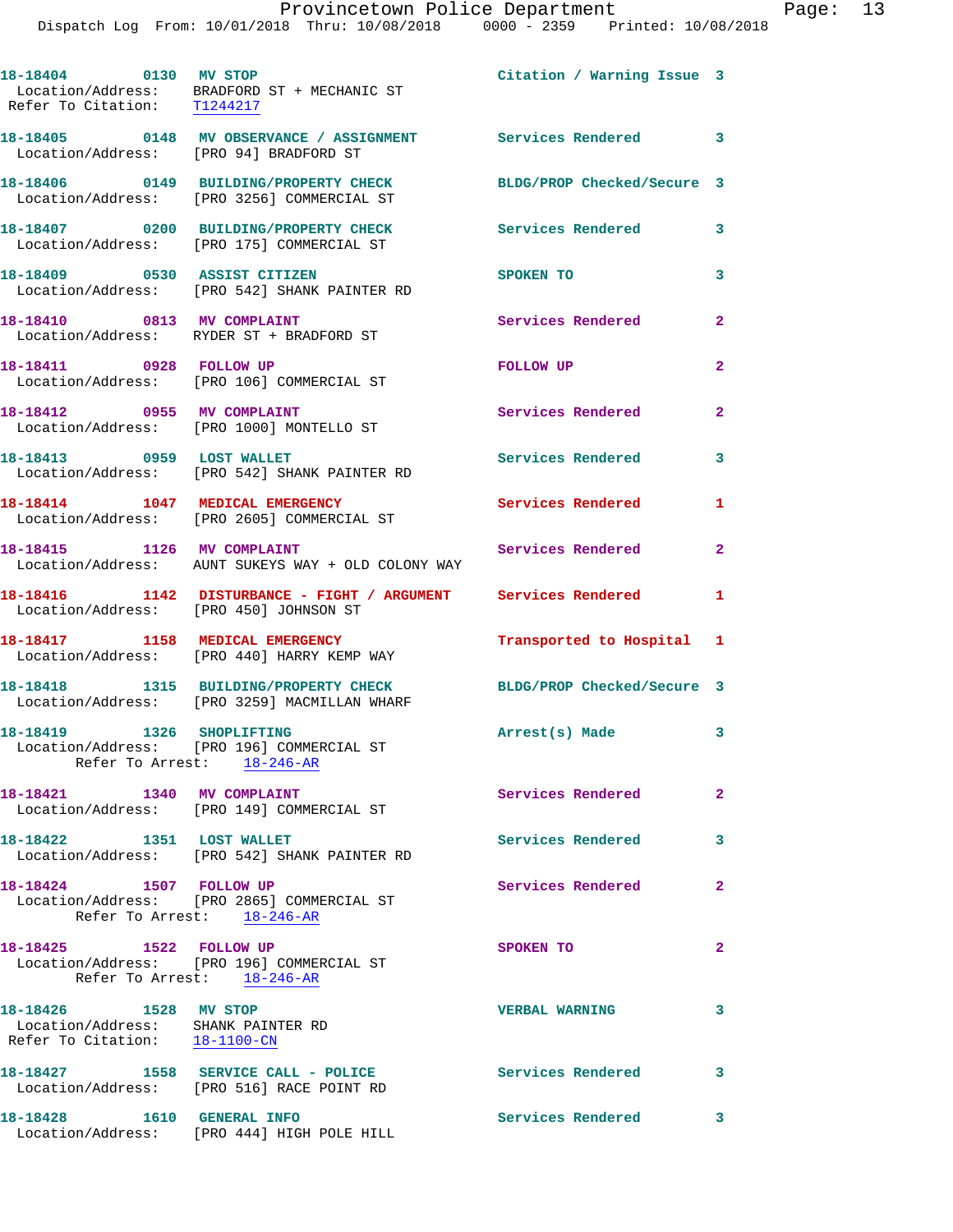|                                                                                                | 18-18429 1636 PROPERTY DAMAGE<br>Location/Address: [PRO 1065] PLEASANT ST                               | SPOKEN TO                  | 3                        |
|------------------------------------------------------------------------------------------------|---------------------------------------------------------------------------------------------------------|----------------------------|--------------------------|
| 18-18430 1658 MV STOP<br>Location/Address: [PRO 2479] ROUTE 6<br>Refer To Citation: 18-1101-CN |                                                                                                         | <b>VERBAL WARNING</b>      | $\overline{\phantom{a}}$ |
| 18-18431 1706 MV STOP<br>Location/Address: [PRO 2519] ROUTE 6<br>Refer To Citation: T124457    |                                                                                                         | Citation / Warning Issue 3 |                          |
|                                                                                                | 18-18432 1713 LARCENY / FORGERY / FRAUD Could Not Locate 2<br>Location/Address: [PRO 221] COMMERCIAL ST |                            |                          |
|                                                                                                | 18-18433 1731 ALARM - GENERAL<br>Location/Address: [PRO 440] HARRY KEMP WAY                             | Services Rendered          | $\mathbf{1}$             |
| 18-18434 1750 GENERAL INFO                                                                     | Location/Address: [PRO 3259] MACMILLAN WHARF                                                            | Services Rendered          | 3                        |
| 18-18435 1755 TRESPASS                                                                         | Location/Address: [PRO 196] COMMERCIAL ST                                                               | Could Not Locate           | $\mathbf{2}$             |
| 18-18436 1813 MEDICAL EMERGENCY                                                                | Location/Address: [PRO 1413] PEARL ST                                                                   | Transported to Hospital 1  |                          |
|                                                                                                | 18-18437 1850 SERVICE CALL - POLICE<br>Location/Address: [PRO 2142] COMMERCIAL ST                       | <b>SPOKEN TO</b>           | 3                        |
|                                                                                                | 18-18438 1956 BUILDING/PROPERTY CHECK<br>Location/Address: [PRO 2494] BRADFORD ST                       | <b>Services Rendered</b>   | 3                        |
|                                                                                                | 18-18439 1957 MV OBSERVANCE / ASSIGNMENT<br>Location/Address: BRADFORD ST + HOWLAND ST                  | Services Rendered          | 3                        |
|                                                                                                | 18-18440 2020 BUILDING/PROPERTY CHECK<br>Location/Address: [PRO 525] COMMERCIAL ST                      | Services Rendered          | 3                        |
|                                                                                                | 18-18441 2030 BUILDING/PROPERTY CHECK<br>Location/Address: [PRO 2500] COMMERCIAL ST                     | Services Rendered 3        |                          |
|                                                                                                | 18-18442 2100 MV OBSERVANCE / ASSIGNMENT Services Rendered 3<br>Location/Address: [PRO 768] BRADFORD ST |                            |                          |
|                                                                                                | 18-18443 2106 BUILDING/PROPERTY CHECK<br>Location/Address: [PRO 530] SHANK PAINTER RD                   | BLDG/PROP Checked/Secure 3 |                          |
|                                                                                                | 18-18444 2128 BUILDING/PROPERTY CHECK<br>Location/Address: [PRO 3259] MACMILLAN WHARF                   | Services Rendered          | 3                        |
|                                                                                                | 18-18445 2143 BUILDING/PROPERTY CHECK<br>Location/Address: [PRO 519] RACE POINT RD                      | BLDG/PROP Checked/Secure 3 |                          |
|                                                                                                | 18-18446 2157 BUILDING/PROPERTY CHECK<br>Location/Address: [PRO 2169] COMMERCIAL ST                     | BLDG/PROP Checked/Secure 3 |                          |
| 18-18447 2159 MV COLLISION                                                                     | Location/Address: [PRO 526] RYDER ST EXT                                                                | Services Rendered          | $\mathbf{1}$             |
|                                                                                                | 18-18448 2202 BUILDING/PROPERTY CHECK<br>Location/Address: [PRO 3033] COMMERCIAL ST                     | BLDG/PROP Checked/Secure 3 |                          |
| 18-18449 2205 TRESPASS                                                                         | Location/Address: [PRO 3259] MACMILLAN WHARF                                                            | SPOKEN TO                  | $\mathbf{2}$             |
|                                                                                                | 18-18450 2247 BUILDING/PROPERTY CHECK<br>Location/Address: [PRO 2492] WINSLOW ST                        | BLDG/PROP Checked/Secure 3 |                          |
| 18-18451<br>Location/Address: CEMETERY RD                                                      | 2247 BUILDING/PROPERTY CHECK BLDG/PROP Checked/Secure 3                                                 |                            |                          |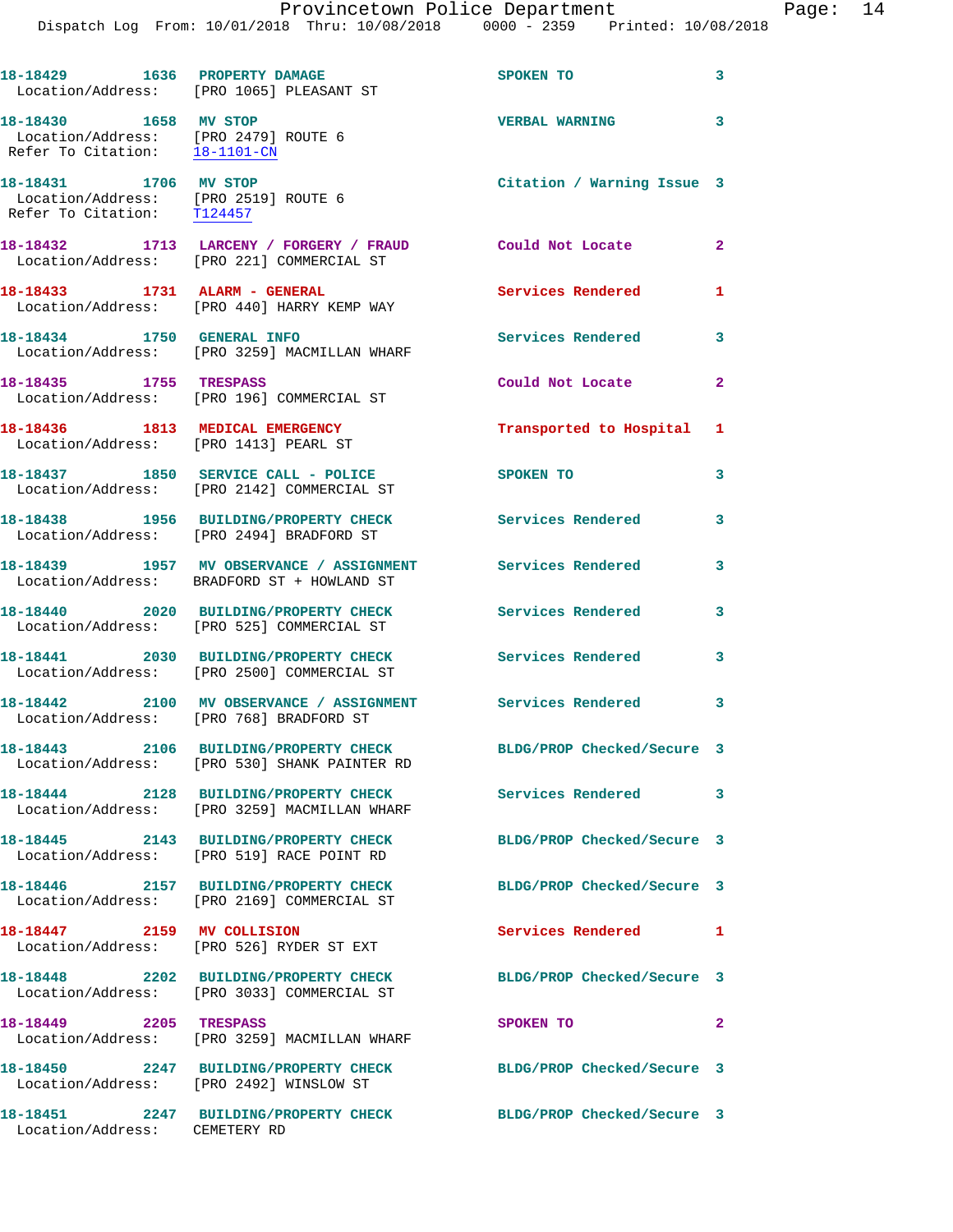**18-18452 2312 MV COMPLAINT Could Not Locate 2**  Location/Address: [PRO 341] COMMERCIAL ST

## **For Date: 10/07/2018 - Sunday**

|                                                         | 18-18453 0020 PARK, WALK & TALK<br>Location/Address: [PRO 105] COMMERCIAL ST                                   | Services Rendered          | $\overline{\mathbf{2}}$ |
|---------------------------------------------------------|----------------------------------------------------------------------------------------------------------------|----------------------------|-------------------------|
|                                                         | 18-18454 0022 MEDICAL EMERGENCY<br>Location/Address: [PRO 484] MASONIC PL                                      | Transported to Hospital 1  |                         |
|                                                         | 18-18455 0036 DISTURBANCE - FIGHT / ARGUMENT Services Rendered<br>Location/Address: [PRO 484] MASONIC PL       |                            | $\mathbf{1}$            |
|                                                         | 18-18456  0058 MV OBSERVANCE / ASSIGNMENT Services Rendered<br>Location/Address: [PRO 94] BRADFORD ST          |                            | $\overline{\mathbf{3}}$ |
|                                                         | 18-18457 0141 BUILDING/PROPERTY CHECK<br>Location/Address: [PRO 3430] COMMERCIAL ST                            | <b>Services Rendered</b>   | $\overline{\mathbf{3}}$ |
|                                                         | 18-18458 0151 PARK, WALK & TALK<br>Location/Address: [PRO 3259] MACMILLAN WHARF                                | Services Rendered 2        |                         |
|                                                         | 18-18459 0510 BUILDING/PROPERTY CHECK BLDG/PROP Checked/Secure 3<br>Location/Address: [PRO 1638] COMMERCIAL ST |                            |                         |
|                                                         | 18-18460 0519 BUILDING/PROPERTY CHECK<br>Location/Address: [PRO 1778] SHANK PAINTER RD                         | BLDG/PROP Checked/Secure 3 |                         |
|                                                         | 18-18461 0522 BY-LAW VIOLATION<br>Location/Address: [PRO 2540] RACE POINT RD                                   | <b>VERBAL WARNING</b>      | $\mathbf{2}$            |
|                                                         | 18-18462  0549 MV OBSERVANCE / ASSIGNMENT Services Rendered 3<br>Location/Address: [PRO 2489] BRADFORD ST      |                            |                         |
|                                                         | 18-18466 0909 BUILDING/PROPERTY CHECK<br>Location/Address: [PRO 3033] COMMERCIAL ST                            | BLDG/PROP Checked/Secure 3 |                         |
|                                                         | $18-18464$ 0911 PARK, WALK & TALK<br>Location/Address: [PRO 105] COMMERCIAL ST                                 | Services Rendered          | $\mathbf{2}$            |
|                                                         | 18-18467 0932 FOLLOW UP<br>Location/Address: [PRO 3405] COMMERCIAL ST                                          | FOLLOW UP                  | $\mathbf{2}$            |
| Location/Address: ROUTE 6                               | 18-18468 0949 MV OBSERVANCE / ASSIGNMENT                                                                       | Services Rendered          | $\mathbf{3}$            |
|                                                         | 18-18469 1001 BUILDING/PROPERTY CHECK Services Rendered 3<br>Location/Address: [PRO 2483] COMMERCIAL ST        |                            |                         |
|                                                         | Location/Address: [PRO 3873] CONWELL ST<br>Refer To Citation: 18-1102-CN                                       | <b>VERBAL WARNING</b>      | 3                       |
|                                                         | 18-18470    1011 BUILDING/PROPERTY CHECK<br>Location/Address: [PRO 564] BAYBERRY AVE                           | Services Rendered          | 3                       |
|                                                         | 18-18472 1029 MV OBSERVANCE / ASSIGNMENT<br>Location/Address: BRADFORD ST + HOWLAND ST                         | Citation / Warning Issue 3 |                         |
| 18-18473    1030 MV STOP<br>Refer To Citation: T1244585 | Location/Address: [PRO 37] BRADFORD ST                                                                         | Citation / Warning Issue 3 |                         |
| 18-18474 1038 LOST KEYS                                 | Location/Address: [PRO 542] SHANK PAINTER RD                                                                   | Services Rendered          | 3                       |
| 18-18476                                                | 1147 BUILDING/PROPERTY CHECK<br>Location/Address: [PRO 2490] PROVINCELANDS RD                                  | Services Rendered          | 3                       |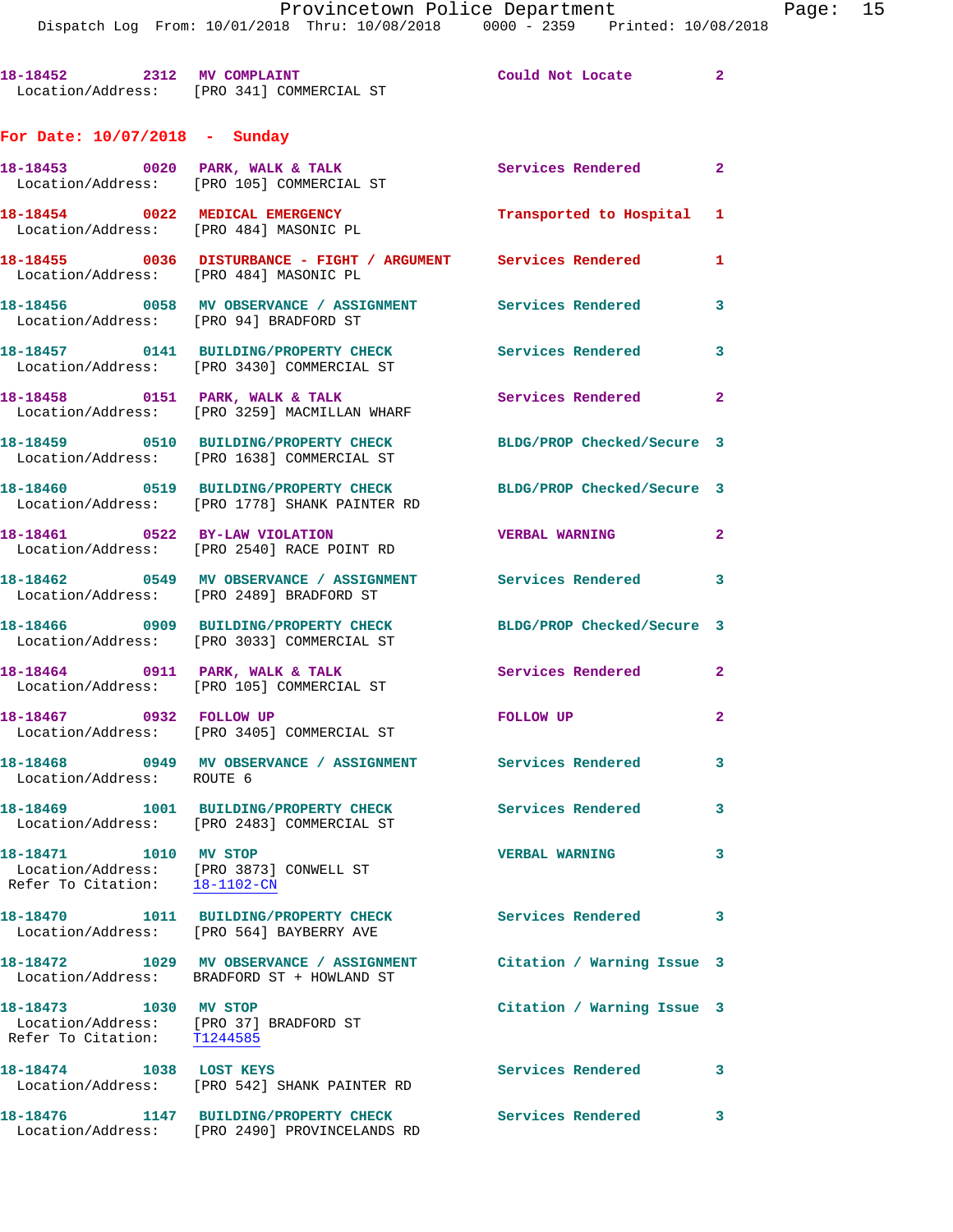|                                                               | 18-18478 1157 MV OBSERVANCE / ASSIGNMENT Services Rendered 3<br>Location/Address: HOWLAND ST + BRADFORD ST |                            |              |
|---------------------------------------------------------------|------------------------------------------------------------------------------------------------------------|----------------------------|--------------|
| Location/Address: [PRO 2521] ROUTE 6                          | 18-18477 1158 MV OBSERVANCE / ASSIGNMENT                                                                   | Services Rendered          | 3            |
| 18-18479 1201 MV COLLISION<br>Location/Address: COMMERCIAL ST |                                                                                                            | No Action Required         | 1            |
|                                                               | 18-18480 1230 MV OBSERVANCE / ASSIGNMENT<br>Location/Address: [PRO 3430] COMMERCIAL ST                     | Services Rendered          | 3            |
| 18-18483 1254 ANIMAL CALL                                     | Location/Address: [PRO 146] COMMERCIAL ST                                                                  | Unfounded                  | $\mathbf{2}$ |
|                                                               | 18-18481 1301 BUILDING/PROPERTY CHECK<br>Location/Address: [PRO 2977] COMMERCIAL ST                        | Services Rendered          | 3            |
| 18-18484 1302 PARKING COMPLAINT                               | Location/Address: [PRO 3456] RYDER ST EXT                                                                  | SPOKEN TO                  | 3            |
|                                                               | 18-18485 1317 BUILDING/PROPERTY CHECK<br>Location/Address: [PRO 3033] COMMERCIAL ST                        | BLDG/PROP Checked/Secure 3 |              |
|                                                               | 18-18486 1318 BUILDING/PROPERTY CHECK<br>Location/Address: [PRO 3259] MACMILLAN WHARF                      | BLDG/PROP Checked/Secure 3 |              |
| 18-18487 1356 FOLLOW UP                                       | Location/Address: [PRO 3033] COMMERCIAL ST                                                                 | Services Rendered 2        |              |
|                                                               | 18-18488 1412 MEDICAL EMERGENCY<br>Location/Address: [PRO 602] STANDISH ST                                 | Transported to Hospital 1  |              |
| 18-18489 1416 ANIMAL CALL<br>Location/Address: ROUTE 6        |                                                                                                            | <b>GONE ON ARRIVAL</b>     | $\mathbf{2}$ |
|                                                               | 18-18490 1523 PARK, WALK & TALK<br>Location/Address: [PRO 3259] MACMILLAN WHARF                            | Services Rendered          | $\mathbf{2}$ |
| 18-18491 1554 MV STOP<br>Refer To Citation: 18-1104-CN        | Location/Address: [PRO 3670] SHANK PAINTER RD                                                              | <b>VERBAL WARNING</b>      | 3            |
|                                                               | 18-18492 1603 SERVICE CALL - POLICE<br>Location/Address: [PRO 221] COMMERCIAL ST                           | <b>Services Rendered</b> 3 |              |
| 18-18493 1605 MV COMPLAINT                                    | Location/Address: [PRO 75] CAPTAIN BERTIES WAY                                                             | Services Rendered          | $\mathbf{2}$ |
|                                                               | 18-18494 1643 BUILDING/PROPERTY CHECK<br>Location/Address: [PRO 3259] MACMILLAN WHARF                      | <b>Services Rendered</b>   | 3            |
| 18-18496 1716 BIKE - ACCIDENT                                 | Location/Address: [PRO 1635] COMMERCIAL ST                                                                 | <b>PATIENT REFUSAL</b>     | 1            |
|                                                               | 18-18495 1720 BUILDING/PROPERTY CHECK<br>Location/Address: [PRO 2494] BRADFORD ST                          | Services Rendered          | 3            |
|                                                               | 18-18497 1721 BUILDING/PROPERTY CHECK<br>Location/Address: [PRO 2489] BRADFORD ST                          | Services Rendered          | 3            |
|                                                               | 18-18498 1755 MV OBSERVANCE / ASSIGNMENT Services Rendered<br>Location/Address: [PRO 3873] CONWELL ST      |                            | 3            |
| 18-18500 1849 MV STOP<br>Refer To Citation: 18-1105-CN        | Location/Address: [PRO 716] BRADFORD ST                                                                    | <b>VERBAL WARNING</b>      | 3            |
| 18-18502 1946 BAR CHECK                                       | Location/Address: [PRO 382] COMMERCIAL ST                                                                  | <b>Services Rendered</b>   | $\mathbf{2}$ |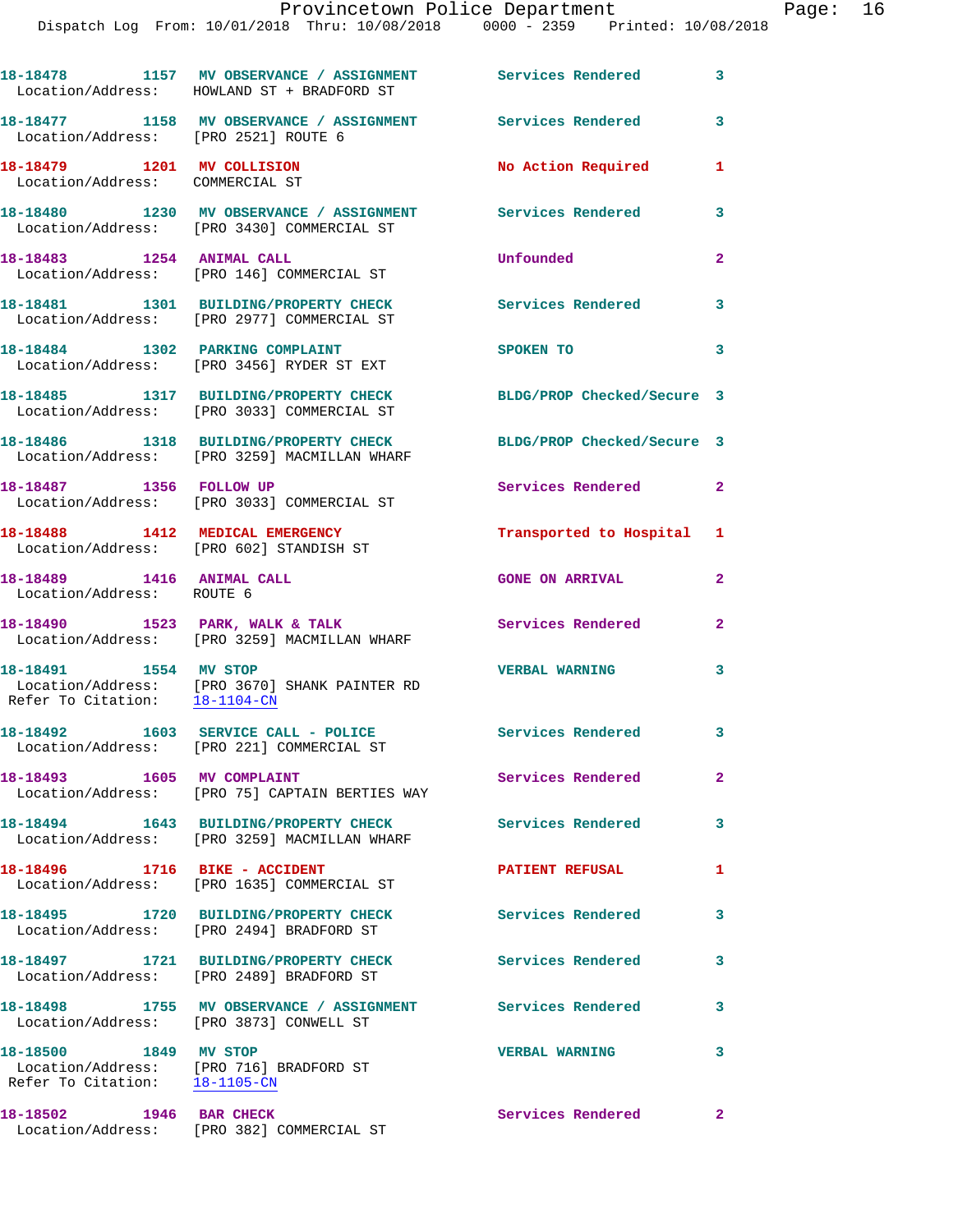| 18-18503 1957 FOLLOW UP<br>Location/Address: COMMERCIAL ST |                                                                                                                      | SPOKEN TO                  | $\mathbf{2}$   |  |  |
|------------------------------------------------------------|----------------------------------------------------------------------------------------------------------------------|----------------------------|----------------|--|--|
|                                                            | 18-18505 2202 BUILDING/PROPERTY CHECK<br>Location/Address: [PRO 526] RYDER ST EXT                                    | Services Rendered 3        |                |  |  |
|                                                            | 18-18506 2203 BUILDING/PROPERTY CHECK<br>Location/Address: [PRO 3746] BRADFORD ST EXT                                | BLDG/PROP Checked/Secure 3 |                |  |  |
|                                                            | 18-18507 2211 BUILDING/PROPERTY CHECK<br>Location/Address: [PRO 3033] COMMERCIAL ST                                  | BLDG/PROP Checked/Secure 3 |                |  |  |
|                                                            | 18-18508 2214 SERVICE CALL - POLICE<br>Location/Address: COTTAGE ST + COMMERCIAL ST                                  | Transferred Custody 3      |                |  |  |
|                                                            | 18-18509 2218 MEDICAL EMERGENCY<br>Location/Address: COTTAGE ST + COMMERCIAL ST                                      | Transported to Hospital 1  |                |  |  |
| 18-18510 2259 FOLLOW UP                                    | Location/Address: [PRO 112] COMMERCIAL ST                                                                            | SPOKEN TO                  | $\overline{a}$ |  |  |
|                                                            | 18-18512 2339 DISTURBANCE - FIGHT / ARGUMENT VERBAL WARNING<br>Location/Address: [PRO 208] COMMERCIAL ST             |                            | $\mathbf{1}$   |  |  |
|                                                            | 18-18511 2347 MV OBSERVANCE / ASSIGNMENT Services Rendered 3<br>Location/Address: [PRO 444] HIGH POLE HILL           |                            |                |  |  |
| For Date: $10/08/2018$ - Monday                            |                                                                                                                      |                            |                |  |  |
| Location/Address: [PRO 2521] ROUTE 6                       | 18-18513 0020 MV OBSERVANCE / ASSIGNMENT Services Rendered 3                                                         |                            |                |  |  |
|                                                            | 18-18514 0032 BUILDING/PROPERTY CHECK<br>Location/Address: [PRO 3259] MACMILLAN WHARF                                | Services Rendered          | 3              |  |  |
| Location/Address: [PRO 606] CONWELL ST                     | 18-18515 0039 BUILDING/PROPERTY CHECK                                                                                | <b>Services Rendered</b>   | 3              |  |  |
|                                                            | 18-18516 0050 BUILDING/PROPERTY CHECK<br>Location/Address: [PRO 2898] JEROME SMITH RD                                | <b>Services Rendered</b>   | 3              |  |  |
|                                                            | 18-18517 0050 PARK, WALK & TALK<br>Location/Address: [PRO 3870] COMMERCIAL ST                                        | No Action Required 2       |                |  |  |
| 18-18519 0058 BAR CHECK                                    | Location/Address: [PRO 272] COMMERCIAL ST                                                                            | No Action Required         | $\mathbf{2}^-$ |  |  |
| 18-18520 0101 BAR CHECK                                    | Location/Address: [PRO 3443] COMMERCIAL ST                                                                           | No Action Required         | $\mathbf{2}$   |  |  |
|                                                            | 18-18518 0106 PARK, WALK & TALK<br>Location: [PRO 3431] LOPES SQUARE                                                 | No Action Required         | $\mathbf{2}$   |  |  |
| Location/Address: CONWELL ST + ROUTE 6                     | 18-18521 0136 MV OBSERVANCE / ASSIGNMENT Services Rendered                                                           |                            | 3              |  |  |
| Location/Address: ROUTE 6                                  | 18-18522 0217 MV OBSERVANCE / ASSIGNMENT Services Rendered 3                                                         |                            |                |  |  |
|                                                            | 18-18523 0220 BUILDING/PROPERTY CHECK BLDG/PROP Checked/Secure 3<br>Location/Address: [PRO 530] SHANK PAINTER RD     |                            |                |  |  |
|                                                            | 18-18524 0258 ASSIST DEPARTMENT / MUTUAL AID Services Rendered 3<br>Location/Address: [PRO 2499] RACE POINT RD       |                            |                |  |  |
| Location/Address: ROUTE 6 + HOWLAND ST                     | 18-18525                0547     MV  OBSERVANCE  /  ASSIGNMENT                  Services  Rendered                 3 |                            |                |  |  |
| 18-18526 0704 MEDICAL EMERGENCY                            |                                                                                                                      | Transported to Hospital 1  |                |  |  |